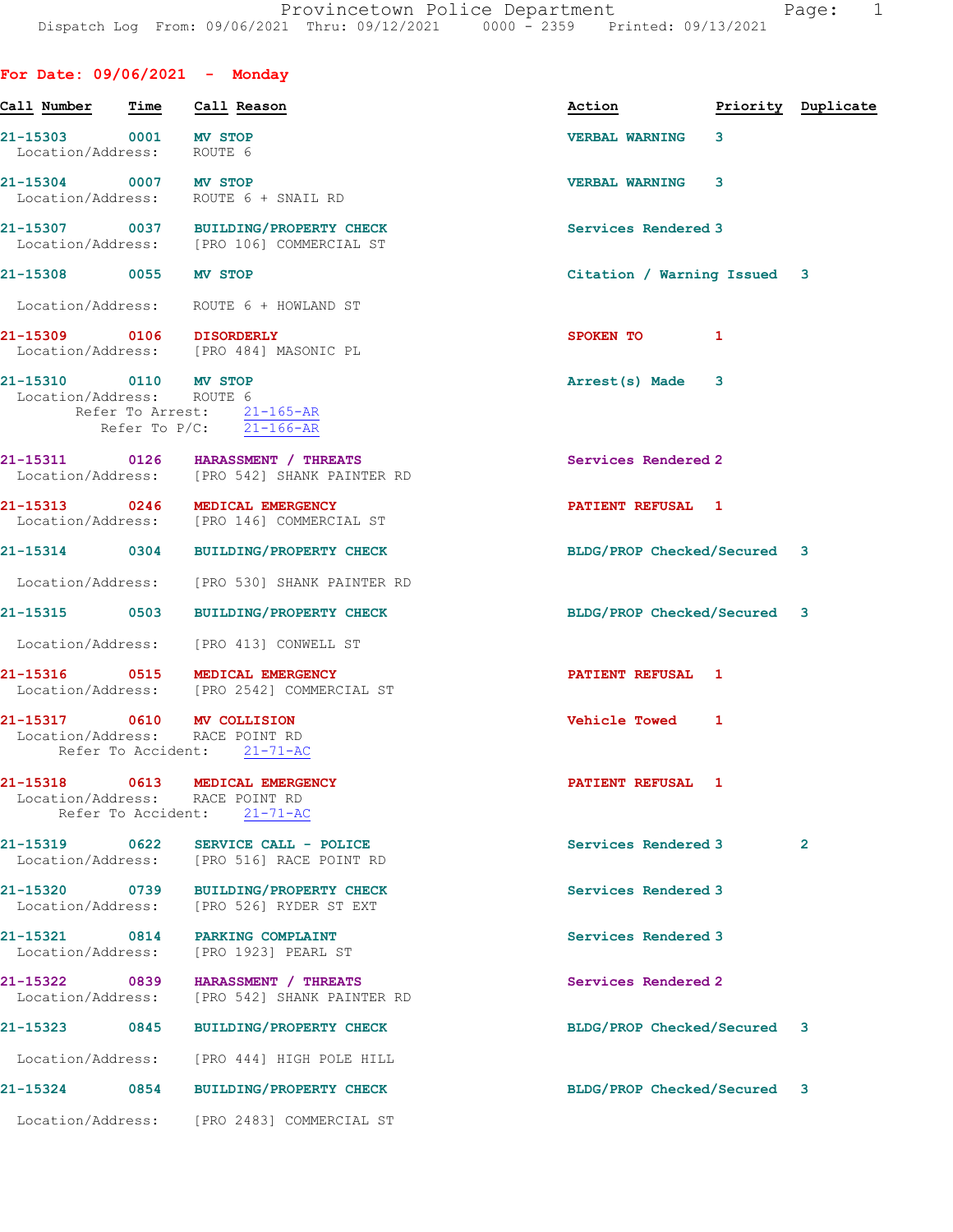| 21-15327 1041         | <b>MV STOLEN</b><br>Location/Address: [PRO 105] COMMERCIAL ST                    | Unfounded<br>3              |  |
|-----------------------|----------------------------------------------------------------------------------|-----------------------------|--|
|                       | 21-15328 1056 BUILDING/PROPERTY CHECK                                            | BLDG/PROP Checked/Secured 3 |  |
|                       | Location/Address: [PRO 272] COMMERCIAL ST                                        |                             |  |
| 21-15330              | 1113 MEDICAL EMERGENCY                                                           | Transported to Hospital 1   |  |
|                       | Location/Address: [PRO 106] COMMERCIAL ST                                        |                             |  |
|                       | 21-15331 1124 MV COMPLAINT<br>Location/Address: [PRO 1923] PEARL ST              | Services Rendered 2         |  |
|                       | 21-15332 1146 BUILDING/PROPERTY CHECK                                            | BLDG/PROP Checked/Secured 3 |  |
|                       | Location/Address: [PRO 2977] COMMERCIAL ST                                       |                             |  |
|                       | 21-15335 1342 MV OBSERVANCE / ASSIGNMENT<br>Location/Address: [PRO 3440] ROUTE 6 | Services Rendered 3         |  |
| 21-15336 1344 MV STOP | Location/Address: [PRO 539] SHANK PAINTER RD                                     | <b>VERBAL WARNING 3</b>     |  |
| 21-15337 1410 MV STOP | Location/Address: ROUTE 6 + SNAIL RD                                             | <b>VERBAL WARNING</b><br>3  |  |
|                       | 21-15338 1423 LOST PROPERTY<br>Location/Address: [PRO 542] SHANK PAINTER RD      | Services Rendered 3         |  |
|                       | 21-15341 1547 MV COMPLAINT<br>Location/Address: ROUTE 6 + CONWELL ST             | SPOKEN TO<br>$\mathbf{2}$   |  |
|                       | 21-15342 1550 PARKING COMPLAINT<br>Location/Address: [PRO 660] PRINCE ST         | Services Rendered 3         |  |
| 21-15343 1601         | <b>BUILDING/PROPERTY CHECK</b>                                                   | BLDG/PROP Checked/Secured 3 |  |
|                       | Location/Address: [PRO 1778] SHANK PAINTER RD                                    |                             |  |
|                       | 21-15344 1618 BUILDING/PROPERTY CHECK                                            | BLDG/PROP Checked/Secured 3 |  |
|                       | Location/Address: [PRO 197] COMMERCIAL ST                                        |                             |  |
|                       | 21-15345 1640 BUILDING/PROPERTY CHECK                                            | BLDG/PROP Checked/Secured 3 |  |
|                       | Location/Address: [PRO 519] RACE POINT RD                                        |                             |  |
|                       | 21-15346 1644 MV OBSERVANCE / ASSIGNMENT<br>Location/Address: CONWELL ST         | Services Rendered 3         |  |
|                       | 21-15348 1655 MEDICAL EMERGENCY                                                  | Transported to Hospital 1   |  |
|                       | Location/Address: [PRO 440] HARRY KEMP WAY                                       |                             |  |
|                       | 21-15353 1821 COMPLAINT - GENERAL<br>Location/Address: [PRO 2539] RYDER ST EXT   | SPOKEN TO<br>3              |  |
|                       | 21-15351 1822 MEDICAL EMERGENCY<br>Location/Address: [PRO 3222] ALDEN ST         | PATIENT REFUSAL 1           |  |
|                       | 21-15352 1824 MV OBSERVANCE / ASSIGNMENT<br>Location/Address: [PRO 3440] ROUTE 6 | Services Rendered 3         |  |
|                       | 21-15354 1849 MEDICAL EMERGENCY                                                  | Transported to Hospital 1   |  |
|                       | Location/Address: [PRO 3842] FISHBURN CT                                         |                             |  |
|                       | 21-15355 1936 NOISE COMPLAINT<br>Location/Address: [PRO 1952] COMMERCIAL ST      | SPOKEN TO<br>3              |  |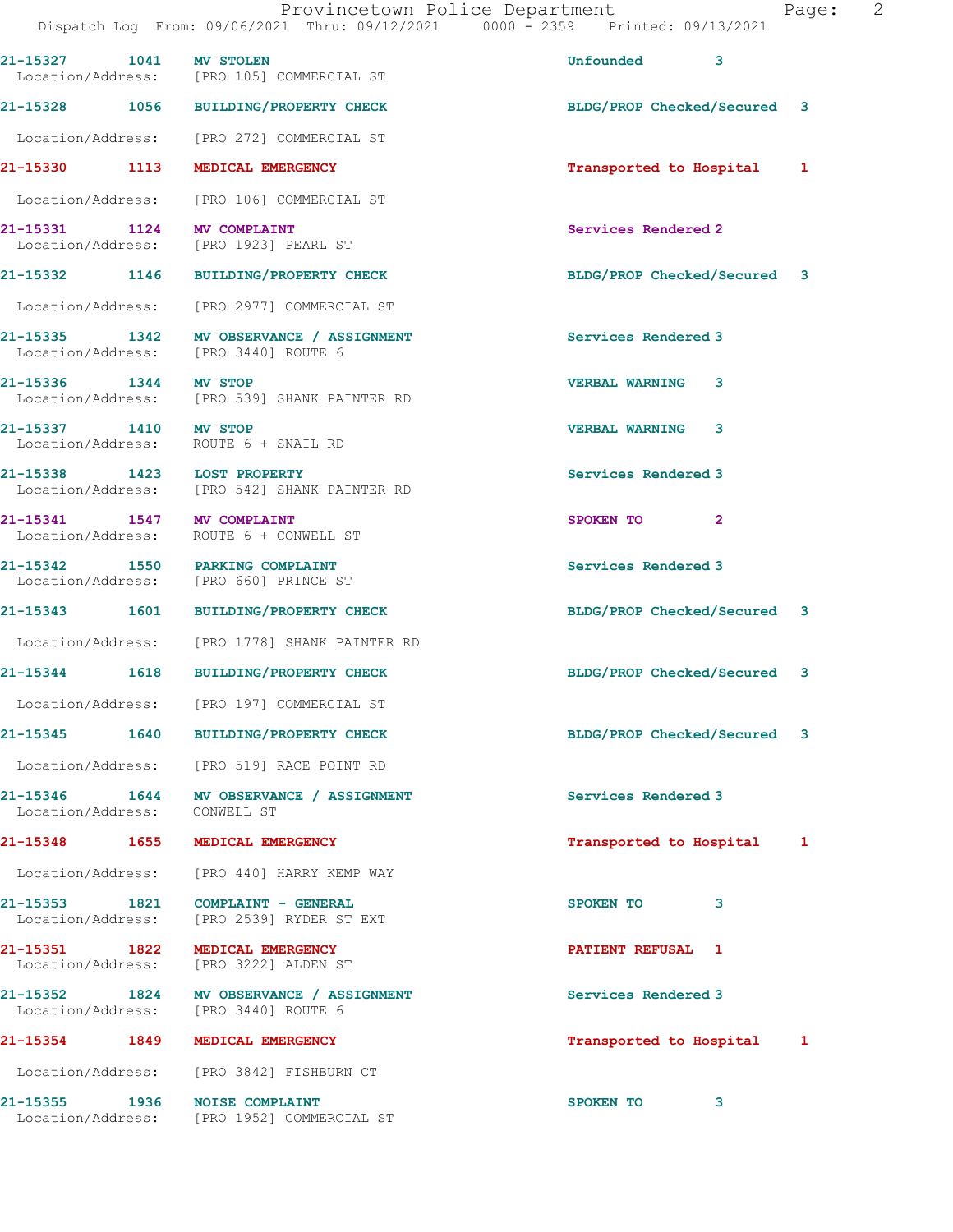21-15356 1943 MEDICAL EMERGENCY Services Rendered 1 Location/Address: [PRO 3633] COMMERCIAL ST

21-15357 1958 COMPLAINT - GENERAL Peace Restored 3 Location/Address: [PRO 484] MASONIC PL

21-15358 2005 MV COMPLAINT Services Rendered 2 Location/Address: [PRO 586] COMMERCIAL ST

21-15359 2019 LOST PROPERTY<br>
Location/Address: [PRO 2539] RYDER ST EXT Location/Address: [PRO 2539] RYDER ST EXT

21-15360 2044 MV STOP Citation / Warning Issued 3

Location/Address: [PRO 3672] ROUTE 6

21-15362 2122 COMPLAINT - GENERAL 21-15362 SPOKEN TO 3 Location/Address: [PRO 105] COMMERCIAL ST

21-15363 2122 ANIMAL CALL Services Rendered 2 Location/Address: [PRO 105] COMMERCIAL ST

21-15365 2203 BAR CHECK Services Rendered 3

21-15367 2244 BUILDING/PROPERTY CHECK BLDG/PROP Checked/Secured 3

For Date: 09/07/2021 - Tuesday

21-15369 0025 911 - GENERAL PATIENT REFUSAL 1 Location/Address: [PRO 2129] COMMERCIAL ST

21-15364 2151 BUILDING/PROPERTY CHECK Services Rendered 3 Location/Address: [PRO 338] SHANK PAINTER RD

Location/Address: [PRO 3973] BRADFORD ST

Location/Address: [PRO 453] KILEY CT

Location/Address: [PRO 1638] COMMERCIAL ST

[PRO 94] BRADFORD ST

21-15373 0124 TRAFFIC CONTROL Services Rendered 3 Location/Address: [PRO 175] COMMERCIAL ST

21-15374 0154 MV OBSERVANCE / ASSIGNMENT Services Rendered 3 Location/Address: BRADFORD ST + JOHNSON ST

21-15375 0222 MV STOP VERBAL WARNING 3

Location/Address: BRADFORD ST + PRISCILLA ALDEN RD

21-15376 0223 DISTURBANCE - FIGHT / ARGUMENT Services Rendered 1 Location/Address: [PRO 3354] COMMERCIAL ST

Location/Address: [PRO 516] RACE POINT RD

Location/Address: [PRO 512] PRINCE ST

21-15380 0613 BUILDING/PROPERTY CHECK Services Rendered 3 Location/Address: [PRO 3259] MACMILLAN WHARF

21-15381 0619 SERVICE CALL - POLICE 20 Services Rendered 3 Location/Address: [PRO 516] RACE POINT RD

21-15382 0716 MEDICAL EMERGENCY Services Rendered 1

21-15366 2223 NOISE COMPLAINT Services Rendered 3

21-15370 0036 MV OBSERVANCE / ASSIGNMENT Services Rendered 3<br>
Location/Address: [PRO 94] BRADFORD ST

21-15377 0313 BUILDING/PROPERTY CHECK BLDG/PROP Checked/Secured 3

21-15378 0328 BUILDING/PROPERTY CHECK BLDG/PROP Checked/Secured 3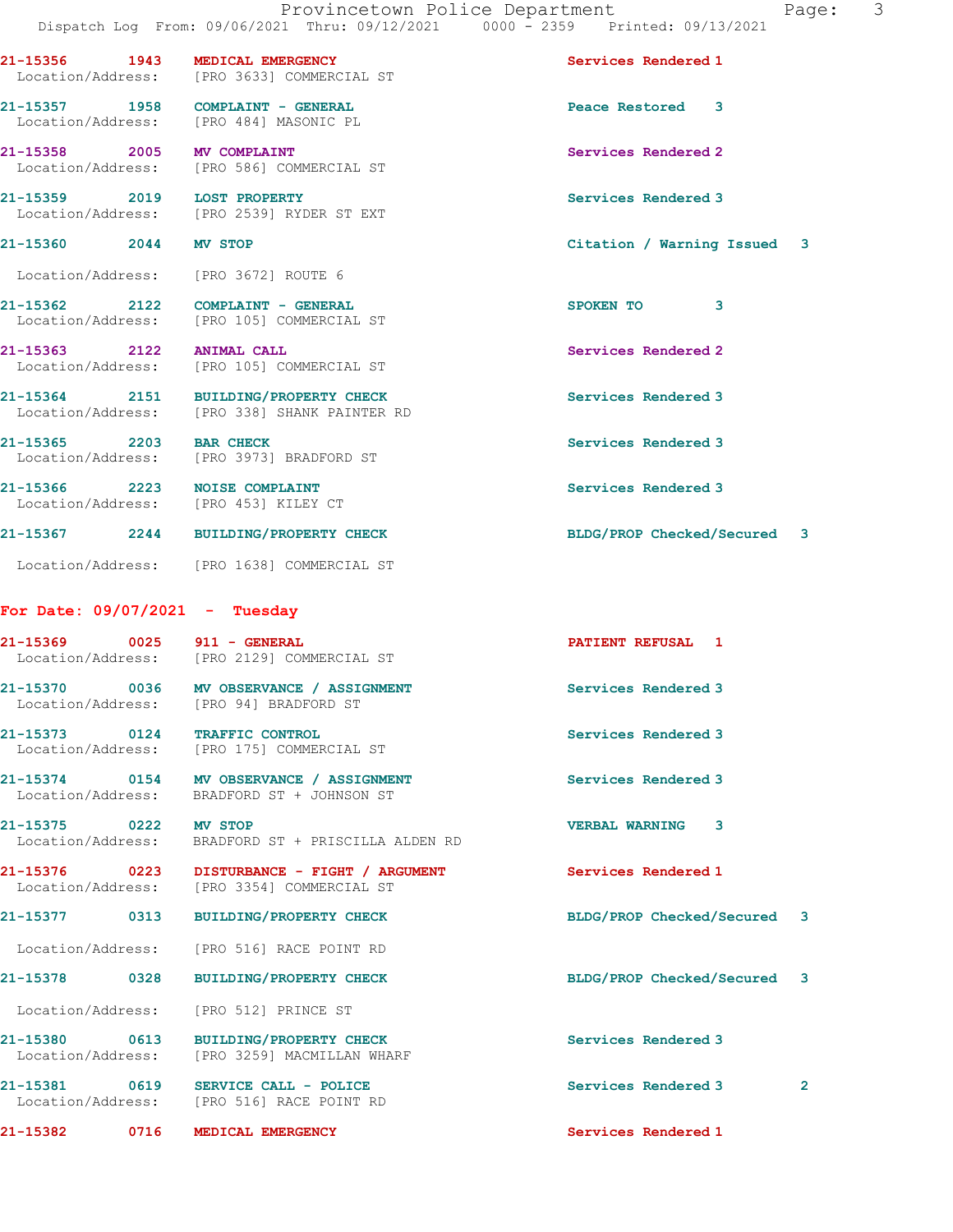|                                       | Dispatch Log From: 09/06/2021 Thru: 09/12/2021 0000 - 2359 Printed: 09/13/2021   | Provincetown Police Department<br>4<br>Page: |
|---------------------------------------|----------------------------------------------------------------------------------|----------------------------------------------|
|                                       | Location/Address: [PRO 1190] COMMERCIAL ST                                       |                                              |
| 21-15383 0727 911 - GENERAL           | Location/Address: [PRO 106] COMMERCIAL ST                                        | Could Not Locate 1                           |
| 21-15385 0745 MV STOP                 | Location/Address: [PRO 862] COMMERCIAL ST                                        | <b>VERBAL WARNING</b><br>3                   |
|                                       | 21-15386 0750 MV OBSERVANCE / ASSIGNMENT<br>Location/Address: [PRO 2521] ROUTE 6 | Services Rendered 3                          |
|                                       | 21-15387 0757 SERVICE CALL - POLICE<br>Location/Address: [PRO 569] WINSLOW ST    | Services Rendered 3                          |
| 21-15388 0800 MV STOP                 | Location/Address: [PRO 2513] ROUTE 6                                             | <b>VERBAL WARNING 3</b>                      |
|                                       | 21-15390 0927 BUILDING/PROPERTY CHECK                                            | BLDG/PROP Checked/Secured 3                  |
|                                       | Location/Address: [PRO 2483] COMMERCIAL ST                                       |                                              |
| 21-15391 0934 MV STOP                 | Location/Address: [PRO 3670] SHANK PAINTER RD                                    | <b>VERBAL WARNING</b><br>3                   |
| 21-15392 1024 MV HIT & RUN            | Location/Address: CONANT ST + COMMERCIAL ST<br>Refer To Accident: 21-72-AC       | Services Rendered 2                          |
|                                       | 21-15394 1126 MEDICAL EMERGENCY                                                  | Transported to Hospital<br>1                 |
| Location/Address:                     | [PRO 1190] COMMERCIAL ST                                                         |                                              |
| 21-15395 1200                         | SERVICE CALL - POLICE<br>Location/Address: [PRO 569] WINSLOW ST                  | Services Rendered 3                          |
|                                       | 21-15396 1207 PARKING COMPLAINT<br>Location/Address: [PRO 2539] RYDER ST EXT     | Services Rendered 3                          |
| 21-15397 1244<br>Location/Address:    | <b>TRESPASS</b><br>[PRO 1928] BRADFORD ST                                        | Unfounded<br>$\mathbf{2}$                    |
| 21-15398 1259                         | MEDICAL EMERGENCY                                                                | Transported to Hospital 1                    |
|                                       | Location/Address: [PRO 440] HARRY KEMP WAY                                       |                                              |
| 21-15399 1333                         | <b>LOST PROPERTY</b><br>Location/Address: [PRO 542] SHANK PAINTER RD             | Services Rendered 3                          |
| 21-15400<br>1402                      | <b>ANIMAL CALL</b>                                                               | Referred to Other Agency<br>$\mathbf{2}$     |
| Location/Address:                     | [PRO 132] COMMERCIAL ST                                                          |                                              |
| 21-15402 1451<br>Location/Address:    | <b>LOST PROPERTY</b><br>[PRO 3033] COMMERCIAL ST                                 | Services Rendered 3                          |
| 21-15403 1547<br>Location/Address:    | <b>BUILDING/PROPERTY CHECK</b><br>[PRO 2540] RACE POINT RD                       | Services Rendered 3                          |
| 21-15404<br>1554                      | <b>BUILDING/PROPERTY CHECK</b>                                                   | BLDG/PROP Checked/Secured 3                  |
| Location/Address:                     | [PRO 3259] MACMILLAN WHARF                                                       |                                              |
| 21-15405 1629<br>Location/Address:    | BY-LAW VIOLATION<br>[PRO 272] COMMERCIAL ST                                      | $\mathbf{2}$<br>SPOKEN TO                    |
| 21-15408<br>1702                      | <b>BUILDING/PROPERTY CHECK</b>                                                   | BLDG/PROP Checked/Secured 3                  |
| Location/Address:                     | [PRO 2540] RACE POINT RD                                                         |                                              |
| 21-15409<br>1729<br>Location/Address: | MV STOP<br>JEROME SMITH RD + WINSLOW ST                                          | <b>VERBAL WARNING</b><br>3                   |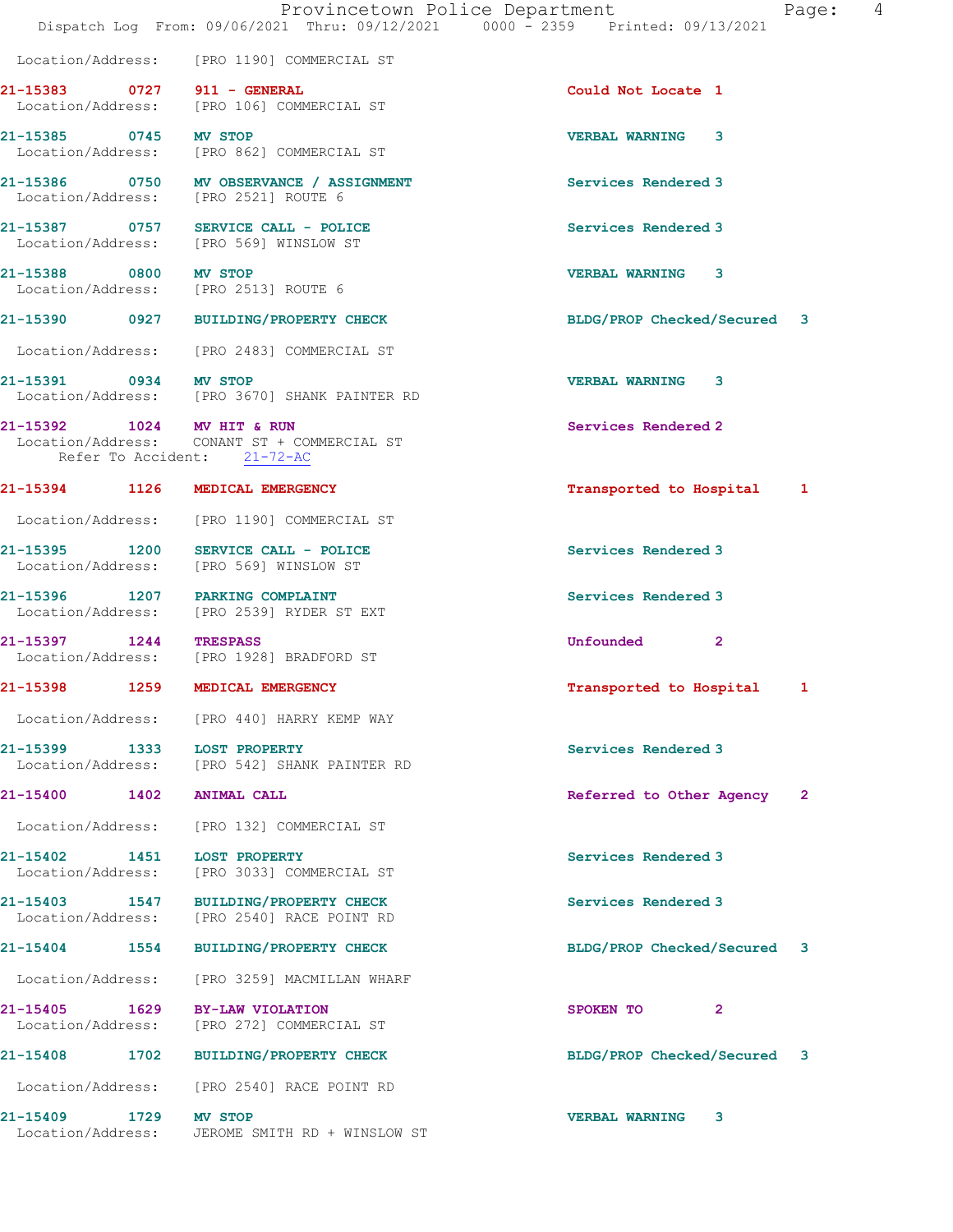|                                    |      | 21-15410 1740 MV COLLISION<br>Location/Address: [PRO 1271] ALDEN ST                      | Services Rendered 1         |   |
|------------------------------------|------|------------------------------------------------------------------------------------------|-----------------------------|---|
| 21-15411 1756<br>Location/Address: |      | SUSPICIOUS ACTIVITY<br>[PRO 2564] COMMERCIAL ST                                          | SPOKEN TO<br>$\mathbf{2}$   |   |
| 21-15413 1832                      |      | DISTURBANCE - FIGHT / ARGUMENT<br>Location/Address: [PRO 105] COMMERCIAL ST              | Peace Restored 1            |   |
| 21-15414 1859<br>Location/Address: |      | <b>LOST PROPERTY</b><br>[PRO 106] COMMERCIAL ST                                          | Services Rendered 3         |   |
| Location/Address:                  |      | 21-15415 1927 BUILDING/PROPERTY CHECK<br>[PRO 2490] PROVINCELANDS RD                     | Services Rendered 3         |   |
| 21-15416 1930                      |      | <b>BUILDING/PROPERTY CHECK</b>                                                           | BLDG/PROP Checked/Secured 3 |   |
|                                    |      | Location/Address: [PRO 175] COMMERCIAL ST                                                |                             |   |
| 21-15419 2047<br>Location/Address: |      | MV OBSERVANCE / ASSIGNMENT<br>SNAIL RD + ROUTE 6                                         | Services Rendered 3         |   |
| 21-15420 2055                      |      | BUILDING/PROPERTY CHECK<br>Location/Address: [PRO 3051] WEST VINE ST                     | Services Rendered 3         |   |
| 21-15421 2107<br>Location/Address: |      | MEDICAL EMERGENCY<br>[PRO 1204] COMMERCIAL ST                                            | PATIENT REFUSAL 1           |   |
| 21-15422 2113<br>Location/Address: |      | <b>NOISE COMPLAINT</b><br>[PRO 3670] SHANK PAINTER RD                                    | Services Rendered 3         |   |
| 21-15423 2120                      |      | <b>BUILDING/PROPERTY CHECK</b>                                                           | BLDG/PROP Checked/Secured 3 |   |
|                                    |      | Location/Address: [PRO 1646] WINSLOW ST                                                  |                             |   |
|                                    |      | 21-15424 2129 MV OBSERVANCE / ASSIGNMENT<br>Location/Address: [PRO 530] SHANK PAINTER RD | Services Rendered 3         |   |
| 21-15425 2141                      |      | <b>LOST PROPERTY</b><br>Location/Address: [PRO 3405] COMMERCIAL ST                       | Services Rendered 3         |   |
| 21-15427 2210                      |      | MEDICAL EMERGENCY<br>Location/Address: [PRO 1369] COURT ST                               | PATIENT REFUSAL 1           |   |
| Location/Address:                  |      | 21-15428 2227 BUILDING/PROPERTY CHECK<br>[PRO 2483] COMMERCIAL ST                        | Services Rendered 3         |   |
| 21-15429                           |      | 2233 BUILDING/PROPERTY CHECK                                                             | BLDG/PROP Checked/Secured   | 3 |
| Location/Address:                  |      | [PRO 105] COMMERCIAL ST                                                                  |                             |   |
| 21-15430 2234                      |      | <b>BUILDING/PROPERTY CHECK</b><br>Location/Address: [PRO 106] COMMERCIAL ST              | Services Rendered 3         |   |
| 21-15431                           | 2246 | <b>BUILDING/PROPERTY CHECK</b>                                                           | BLDG/PROP Checked/Secured 3 |   |
|                                    |      | Location/Address: [PRO 99] COMMERCIAL ST                                                 |                             |   |
|                                    |      | 21-15433 2351 NOISE COMPLAINT<br>Location/Address: [PRO 3213] CREEK HILL RD              | Unfounded<br>3              |   |
|                                    |      | For Date: $09/08/2021 -$ Wednesday                                                       |                             |   |
| 21-15434                           |      | 0008 ALARM - FIRE                                                                        | No Action Required          | 1 |
|                                    |      | Location/Address: [PRO 1386] HOWLAND ST                                                  |                             |   |

21-15435 0021 NOISE COMPLAINT SPOKEN TO 3 Location/Address: [PRO 3430] COMMERCIAL ST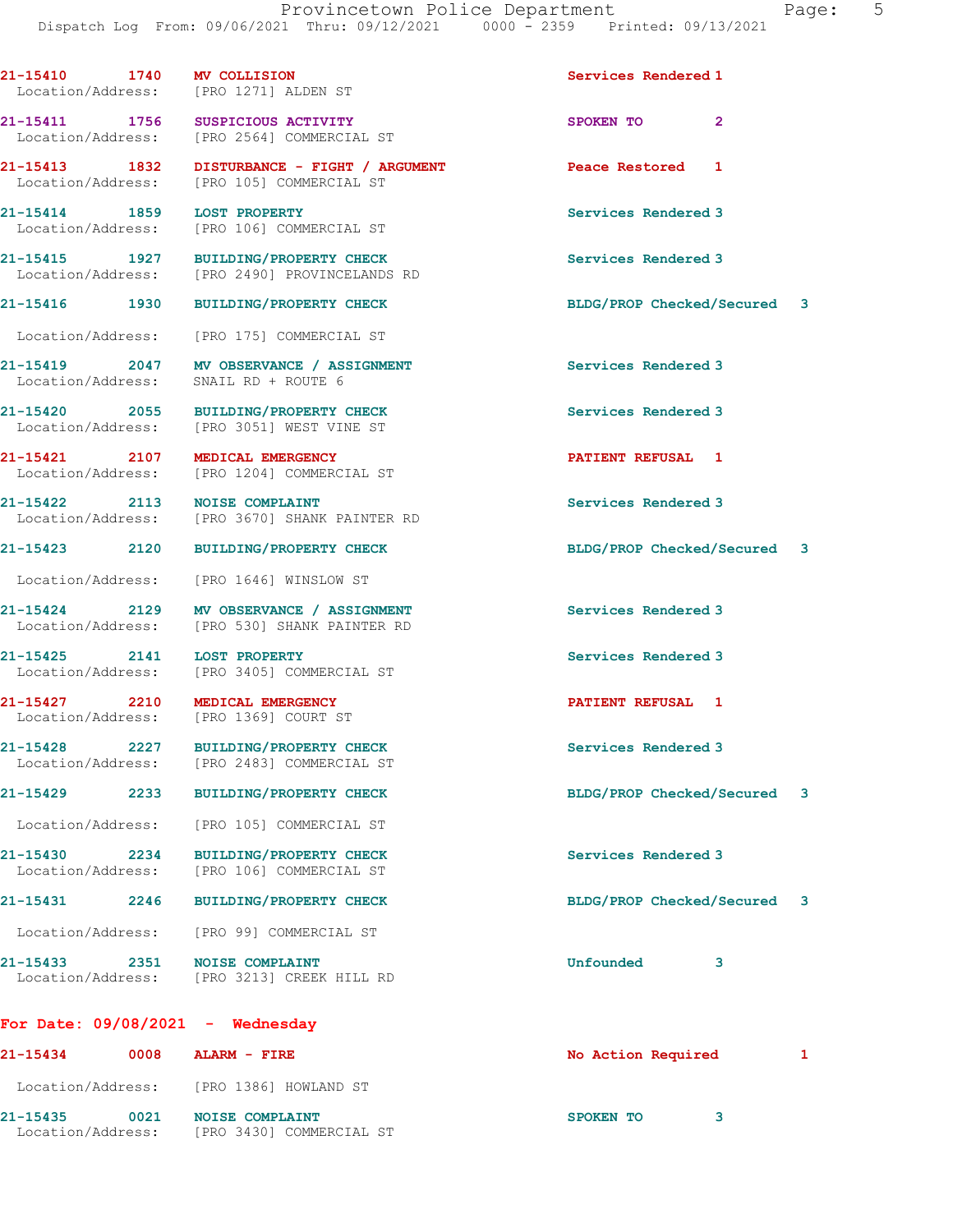21-15436 0057 COMPLAINT - GENERAL Peace Restored 3 Location/Address: [PRO 3430] COMMERCIAL ST 21-15437 0131 MV OBSERVANCE / ASSIGNMENT Services Rendered 3<br>
Location/Address: [PRO 595] BRADFORD ST [PRO 595] BRADFORD ST 21-15439 0215 BUILDING/PROPERTY CHECK BLDG/PROP Checked/Secured 3 Location/Address: [PRO 413] CONWELL ST 21-15440 0231 MV OBSERVANCE / ASSIGNMENT Services Rendered 3<br>
Location/Address: ROUTE 6 + SNAIL RD ROUTE 6 + SNAIL RD 21-15441 0255 BUILDING/PROPERTY CHECK BLDG/PROP Checked/Secured 3 Location/Address: [PRO 517] RACE POINT RD 21-15442 0308 BUILDING/PROPERTY CHECK BLDG/PROP Checked/Secured 3 Location/Address: [PRO 516] RACE POINT RD 21-15443 0403 MEDICAL EMERGENCY **PATIENT REFUSAL** 1 Location/Address: [PRO 2271] PLEASANT ST 21-15444 0510 MV OBSERVANCE / ASSIGNMENT Services Rendered 3 Location/Address: [PRO 447] JEROME SMITH RD 21-15446 0603 BUILDING/PROPERTY CHECK Services Rendered 3 Location/Address: [PRO 433] RYDER ST EXT 21-15447 0623 BUILDING/PROPERTY CHECK Services Rendered 3 Location/Address: [PRO 3259] MACMILLAN WHARF 21-15448 0626 SERVICE CALL - POLICE SERVICE SERVICE SERVICE SERVICE SERVICE SERVICE SERVICE SERVICE SERVICE S<br>
Services Rendered 3 [PRO 516] RACE POINT RD 21-15449 0651 BUILDING/PROPERTY CHECK BLDG/PROP Checked/Secured 3 Location/Address: [PRO 3703] ROUTE 6 21-15450 0703 ESCORT / TRANSPORT Services Rendered 3 Location/Address: [PRO 3430] COMMERCIAL ST Refer To P/C: 21-168-AR 21-15451 0743 BUILDING/PROPERTY CHECK BLDG/PROP Checked/Secured 3 Location/Address: [PRO 2540] RACE POINT RD 21-15452 0758 SERVICE CALL - POLICE Services Rendered 3 Location/Address: [PRO 569] WINSLOW ST 21-15453 0808 PARKING COMPLAINT Services Rendered 3 Location/Address: TREMONT ST + NICKERSON ST 21-15454 0825 MV BREAKING & ENTERING<br>
Location/Address: MAYFLOWER ST Location/Address: 21-15455 0844 BUILDING/PROPERTY CHECK Services Rendered 3 Location/Address: [PRO 3259] MACMILLAN WHARF 21-15456 0912 PARKING COMPLAINT Services Rendered 3 Location/Address: NICKERSON ST + BRADFORD ST 21-15457 0913 MV OBSERVANCE / ASSIGNMENT Services Rendered 3 Location/Address: SNAIL RD + ROUTE 6 21-15458 0941 MV OBSERVANCE / ASSIGNMENT Services Rendered 3 Location/Address: BERRY LN + COMMERCIAL ST 21-15461 1126 MEDICAL EMERGENCY Transported to Hospital 1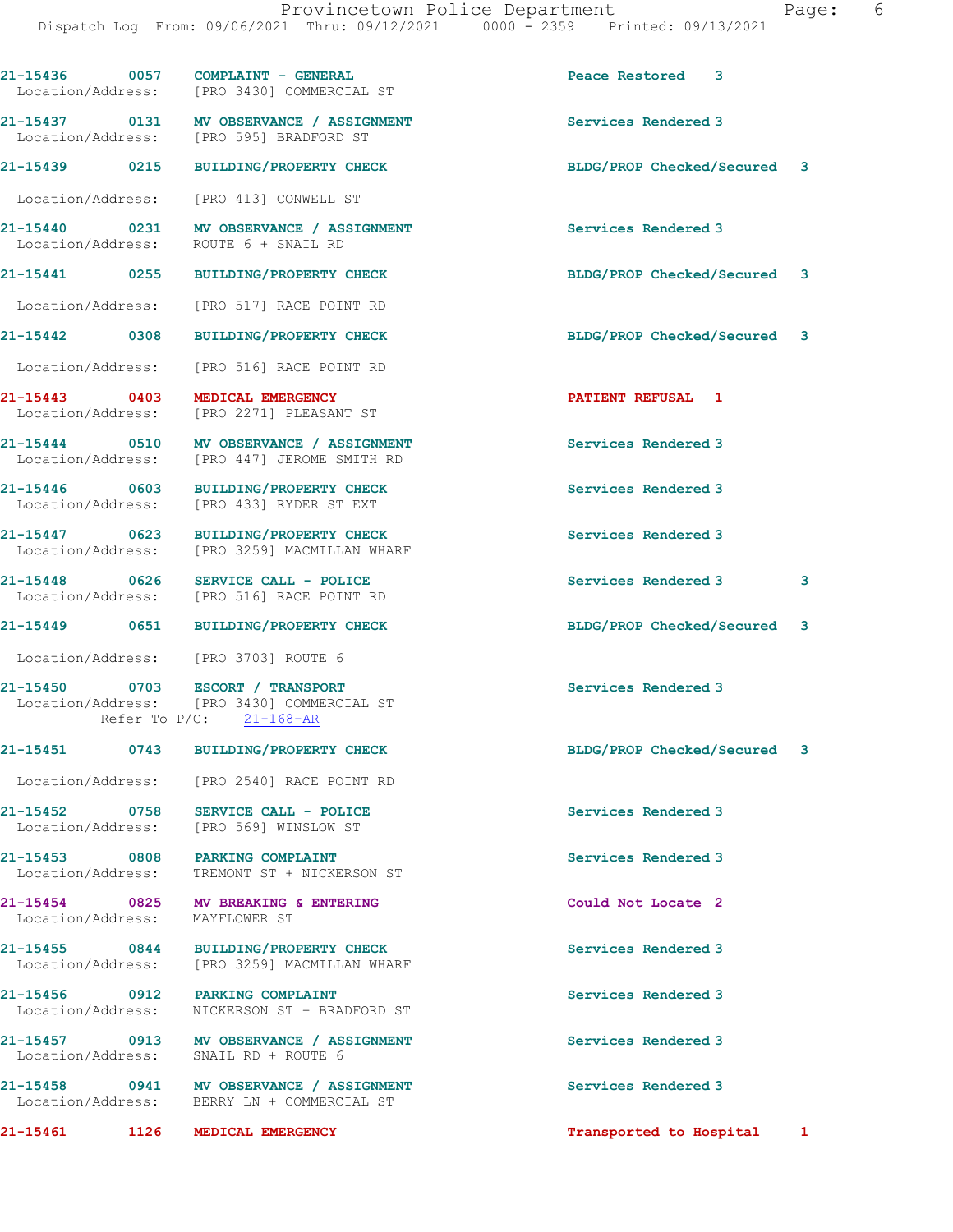Dispatch Log From: 09/06/2021 Thru: 09/12/2021 0000 - 2359 Printed: 09/13/2021 Location/Address: [PRO 440] HARRY KEMP WAY 21-15463 1147 PARKING COMPLAINT Services Rendered 3 Location/Address: [PRO 3335] COMMERCIAL ST 21-15464 1158 BUILDING/PROPERTY CHECK Services Rendered 3 Location/Address: [PRO 2512] JEROME SMITH RD 21-15465 1205 LOST PROPERTY<br>
Location/Address: [PRO 542] SHANK PAINTER RD<br>
Services Rendered 3 [PRO 542] SHANK PAINTER RD 21-15466 1239 MV OBSERVANCE / ASSIGNMENT Services Rendered 3 Location/Address: JEROME SMITH RD + SHANK PAINTER RD 21-15467 1245 MV COLLISION Services Rendered 1 Location/Address: [PRO 341] COMMERCIAL ST 21-15468 1309 HAZARDS Referred to Other Agency 2 Location/Address: [PRO 1359] COMMERCIAL ST 21-15473 1440 PARKING COMPLAINT 1997 1997 Services Rendered 3<br>
Location/Address: [PRO 105] COMMERCIAL ST [PRO 105] COMMERCIAL ST 21-15475 1510 911 - GENERAL Referred to Other Agency 1 Location/Address: [EAH] SAMOSET RD 21-15476 1521 911 - GENERAL Services Rendered 1 Location/Address: [PRO 2161] COMMERCIAL ST 21-15477 1544 BUILDING/PROPERTY CHECK BLDG/PROP Checked/Secured 3 Location/Address: [PRO 440] HARRY KEMP WAY 21-15478 1555 LOST PROPERTY **120 Services** Rendered 3 Location/Address: [PRO 105] COMMERCIAL ST 21-15479 1608 BUILDING/PROPERTY CHECK Services Rendered 3<br>
Location/Address: [PRO 2490] PROVINCELANDS RD [PRO 2490] PROVINCELANDS RD 21-15481 1638 BUILDING/PROPERTY CHECK BLDG/PROP Checked/Secured 3 Location/Address: [PRO 519] RACE POINT RD 21-15482 1707 BUILDING/PROPERTY CHECK Services Rendered 3 Location/Address: [PRO 2540] RACE POINT RD 21-15484 1719 LOST PROPERTY<br>
Location/Address: [PRO 3296] SHANK PAINTER RD<br>
Services Rendered 3 [PRO 3296] SHANK PAINTER RD 21-15483 1720 BUILDING/PROPERTY CHECK Services Rendered 3 Location/Address: [PRO 2483] COMMERCIAL ST 21-15485 1759 FOLLOW UP Services Rendered 2 Location/Address: [PRO 1616] BANGS ST 21-15488 1832 TRAFFIC CONTROL Citation / Warning Issued 3 Location/Address: [PRO 105] COMMERCIAL ST 21-15490 1940 BUILDING/PROPERTY CHECK Services Rendered 3 Location/Address: [PRO 3259] MACMILLAN WHARF 21-15491 2008 MV OBSERVANCE / ASSIGNMENT Services Rendered 3 Location/Address: ROUTE 6 + SNAIL RD 21-15492 2106 BIKE - ACCIDENT Services Rendered 1 Location/Address: BRADFORD ST + COURT ST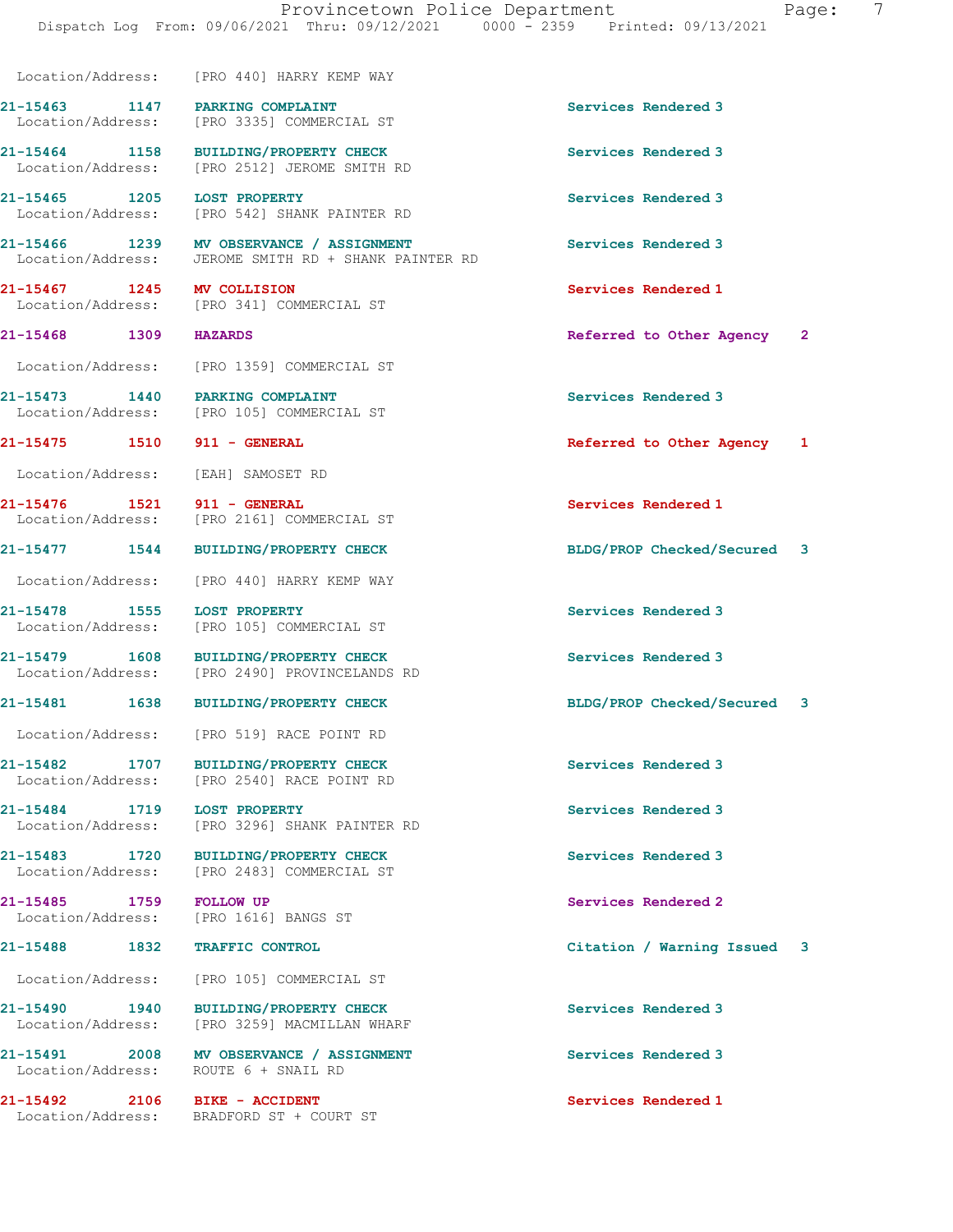|                                   |                                                                                                                    | 8 <sup>8</sup><br>Provincetown Police Department<br>Page: |
|-----------------------------------|--------------------------------------------------------------------------------------------------------------------|-----------------------------------------------------------|
|                                   | Dispatch Log From: 09/06/2021 Thru: 09/12/2021 0000 - 2359 Printed: 09/13/2021                                     |                                                           |
|                                   | 21-15493 2106 MEDICAL EMERGENCY<br>Location/Address: BRADFORD ST + COURT ST                                        | PATIENT REFUSAL 1                                         |
|                                   | 21-15494 2129 BUILDING/PROPERTY CHECK                                                                              | BLDG/PROP Checked/Secured 3                               |
|                                   | Location/Address: [PRO 539] SHANK PAINTER RD                                                                       |                                                           |
|                                   | 21-15496 2207 MV OBSERVANCE / ASSIGNMENT<br>Location/Address: ROUTE 6 + SHANK PAINTER RD                           | Services Rendered 3                                       |
|                                   | 21-15497 2216 LARCENY / FORGERY / FRAUD<br>Location/Address: [PRO 253] COMMERCIAL ST<br>Refer To Arrest: 21-169-AR | Arrest(s) Made 2                                          |
| 21-15498 2305 ASSIST CITIZEN      | Location/Address: [PRO 68] PROVINCELANDS RD                                                                        | SPOKEN TO 3                                               |
| 21-15499 2313 LOST PROPERTY       | Location/Address: [PRO 2499] RACE POINT RD                                                                         | Services Rendered 3                                       |
| 21-15500 2326 BAR CHECK           | Location/Address: [PRO 399] COMMERCIAL ST                                                                          | Services Rendered 3                                       |
|                                   | 21-15502 2359 BUILDING/PROPERTY CHECK                                                                              | BLDG/PROP Checked/Secured 3                               |
|                                   | Location/Address: [PRO 3256] COMMERCIAL ST                                                                         |                                                           |
| For Date: $09/09/2021 -$ Thursday |                                                                                                                    |                                                           |
| 21-15503 0015 NOISE COMPLAINT     | Location/Address: [PRO 1666] BANGS ST                                                                              | Unfounded<br>3                                            |
|                                   | 21-15505 0130 BUILDING/PROPERTY CHECK<br>Location/Address: [PRO 2206] PILGRIMS LANDING                             | Services Rendered 3                                       |
|                                   | 21-15506 0140 MV OBSERVANCE / ASSIGNMENT<br>Location/Address: BRADFORD ST + HOWLAND ST                             | Services Rendered 3                                       |
|                                   | 21-15507 0141 BUILDING/PROPERTY CHECK                                                                              | BLDG/PROP Checked/Secured 3                               |

Location/Address: [PRO 4157] COMMERCIAL ST

Location/Address: BRADFORD ST + RYDER ST

Location/Address: ROUTE 6

21-15508 0142 MV OBSERVANCE / ASSIGNMENT Services Rendered 3

21-15509 0241 BUILDING/PROPERTY CHECK Services Rendered 3 Location/Address: [PRO 2483] COMMERCIAL ST

21-15510 0241 BUILDING/PROPERTY CHECK Services Rendered 3 Location/Address: [PRO 3259] MACMILLAN WHARF

21-15511 0254 BUILDING/PROPERTY CHECK Services Rendered 3 Location/Address: [PRO 60] BRADFORD ST

21-15513 0515 BUILDING/PROPERTY CHECK Services Rendered 3 Location/Address: [PRO 2512] JEROME SMITH RD

21-15512 0553 PARK, WALK & TALK Services Rendered 3 Location/Address: [PRO 539] SHANK PAINTER RD

Location/Address: [PRO 516] RACE POINT RD

21-15515 0622 MV OBSERVANCE / ASSIGNMENT Services Rendered 3

21-15516 0704 BIKE - GENERAL Services Rendered 2 Location/Address: [PRO 248] COMMERCIAL ST

21-15517 0800 SERVICE CALL - POLICE Services Rendered 3

21-15514 0613 SERVICE CALL - POLICE 3 Services Rendered 3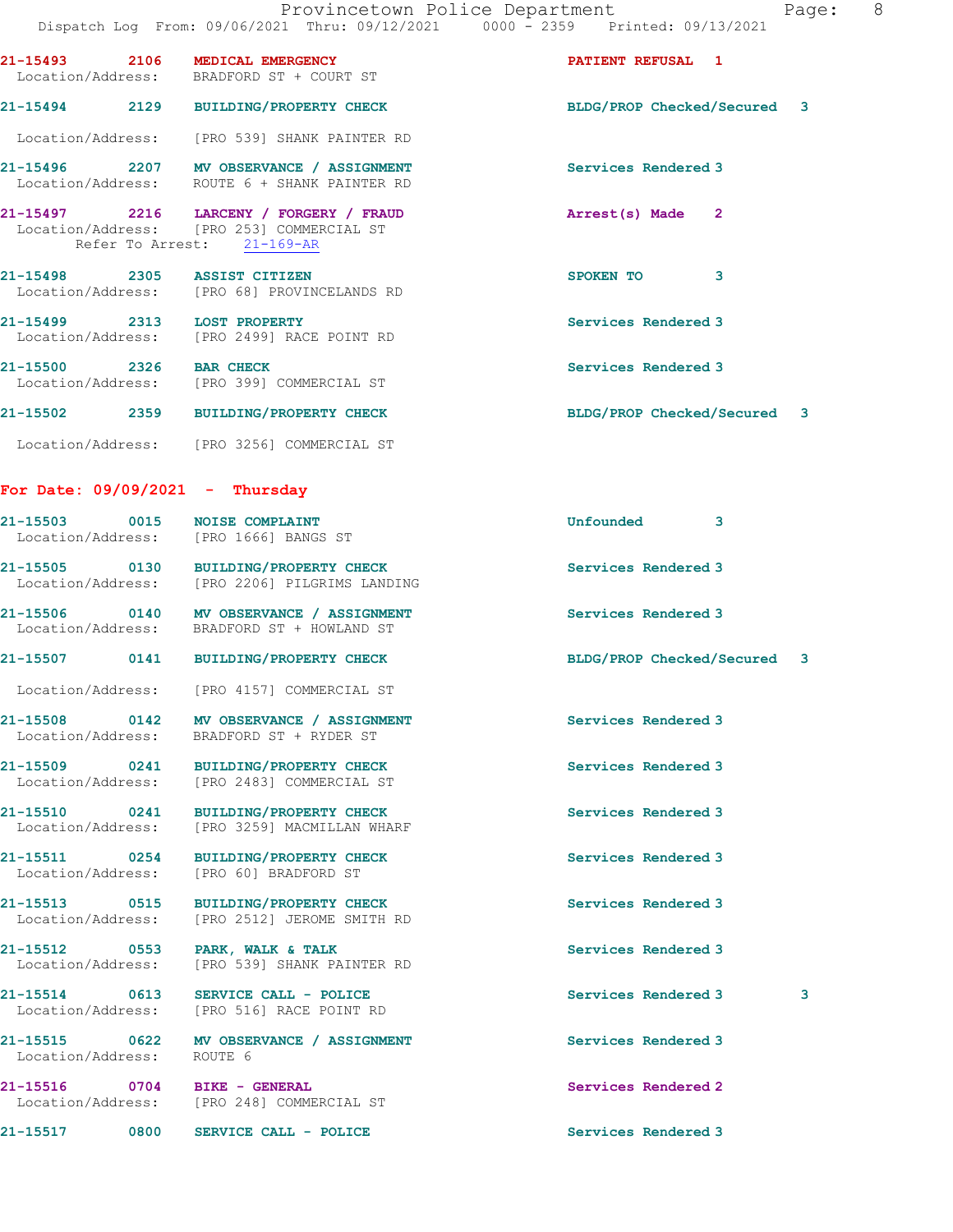|                                    | Provincetown Police Department<br>Dispatch Log From: 09/06/2021 Thru: 09/12/2021 0000 - 2359 Printed: 09/13/2021                       |                             | 9<br>Page: |
|------------------------------------|----------------------------------------------------------------------------------------------------------------------------------------|-----------------------------|------------|
|                                    | Location/Address: [PRO 569] WINSLOW ST                                                                                                 |                             |            |
|                                    | 21-15518 0803 ALARM - GENERAL<br>Location/Address: [PRO 440] HARRY KEMP WAY                                                            | False Alarm 1               |            |
| 21-15519 0810 MV DISABLED          |                                                                                                                                        | Referred to Other Agency 2  |            |
|                                    | Location/Address: [PRO 2521] ROUTE 6                                                                                                   |                             |            |
| 21-15521 0837 MV STOP              | Location/Address: [PRO 4041] BRADFORD ST                                                                                               | VERBAL WARNING 3            |            |
|                                    | 21-15522 0854 ESCORT / TRANSPORT                                                                                                       | Transferred Custody         | 3          |
|                                    | Location/Address: [ORL 1] ROCK HARBOR RD<br>Refer To Arrest: 21-169-AR                                                                 |                             |            |
|                                    | 21-15525 1031 ASSIST DEPARTMENT / MUTUAL AID Services Rendered 3<br>Location/Address: [PRO 2521] ROUTE 6<br>Refer To Arrest: 21-171-AR |                             |            |
| 21-15526 1036 FOLLOW UP            | Location/Address: [PRO 542] SHANK PAINTER RD                                                                                           | Services Rendered 2         |            |
|                                    | 21-15528 1106 TRAFFIC CONTROL<br>Location/Address: WEST VINE ST + BRADFORD ST EXT                                                      | Services Rendered 3         |            |
|                                    | 21-15529 1112 LOST PROPERTY<br>Location/Address: [PRO 542] SHANK PAINTER RD                                                            | Services Rendered 3         |            |
|                                    | 21-15530 1113 MEDICAL EMERGENCY                                                                                                        | Transported to Hospital 1   |            |
|                                    | Location/Address: [PRO 1008] NELSON AVE                                                                                                |                             |            |
| 21-15532 1120 MV COLLISION         | Location/Address: [PRO 3296] SHANK PAINTER RD<br>Refer To Accident: 21-73-AC                                                           | Services Rendered 1         |            |
| 21-15533 1120 LOST PROPERTY        | Location/Address: [PRO 542] SHANK PAINTER RD                                                                                           | Services Rendered 3         |            |
| 1126<br>21-15534                   | <b>LOST PROPERTY</b><br>Location/Address: [PRO 542] SHANK PAINTER RD                                                                   | Services Rendered 3         |            |
|                                    | 21-15535 1152 LOST PROPERTY<br>Location/Address: [PRO 542] SHANK PAINTER RD                                                            | Services Rendered 3         |            |
|                                    | 21-15536 1155 BUILDING/PROPERTY CHECK                                                                                                  | BLDG/PROP Checked/Secured 3 |            |
|                                    | Location/Address: [PRO 3430] COMMERCIAL ST                                                                                             |                             |            |
|                                    | 21-15537 1155 BUILDING/PROPERTY CHECK                                                                                                  | BLD/PROP CHECKED UNSECURE   | 3          |
|                                    | Location/Address: [PRO 3121] COMMERCIAL ST                                                                                             |                             |            |
| 21-15538 1156                      | BUILDING/PROPERTY CHECK                                                                                                                | BLDG/PROP Checked/Secured 3 |            |
| Location/Address:                  | [PRO 3430] COMMERCIAL ST                                                                                                               |                             |            |
| 21-15539 1159<br>Location/Address: | DISTURBANCE - FIGHT / ARGUMENT<br>[PRO 442] HARRY KEMP WAY                                                                             | Services Rendered 1         |            |
|                                    | 21-15541 1234 PARKING COMPLAINT<br>Location/Address: [PRO 667] COMMERCIAL ST                                                           | Services Rendered 3         |            |
| 21-15542 1317 MISSING PERSON       | Location/Address: [PRO 182] COMMERCIAL ST                                                                                              | Services Rendered 1         |            |
|                                    | 21-15544 1412 SERVICE CALL - POLICE<br>Location/Address: [PRO 1561] CONANT ST                                                          | Services Rendered 3         |            |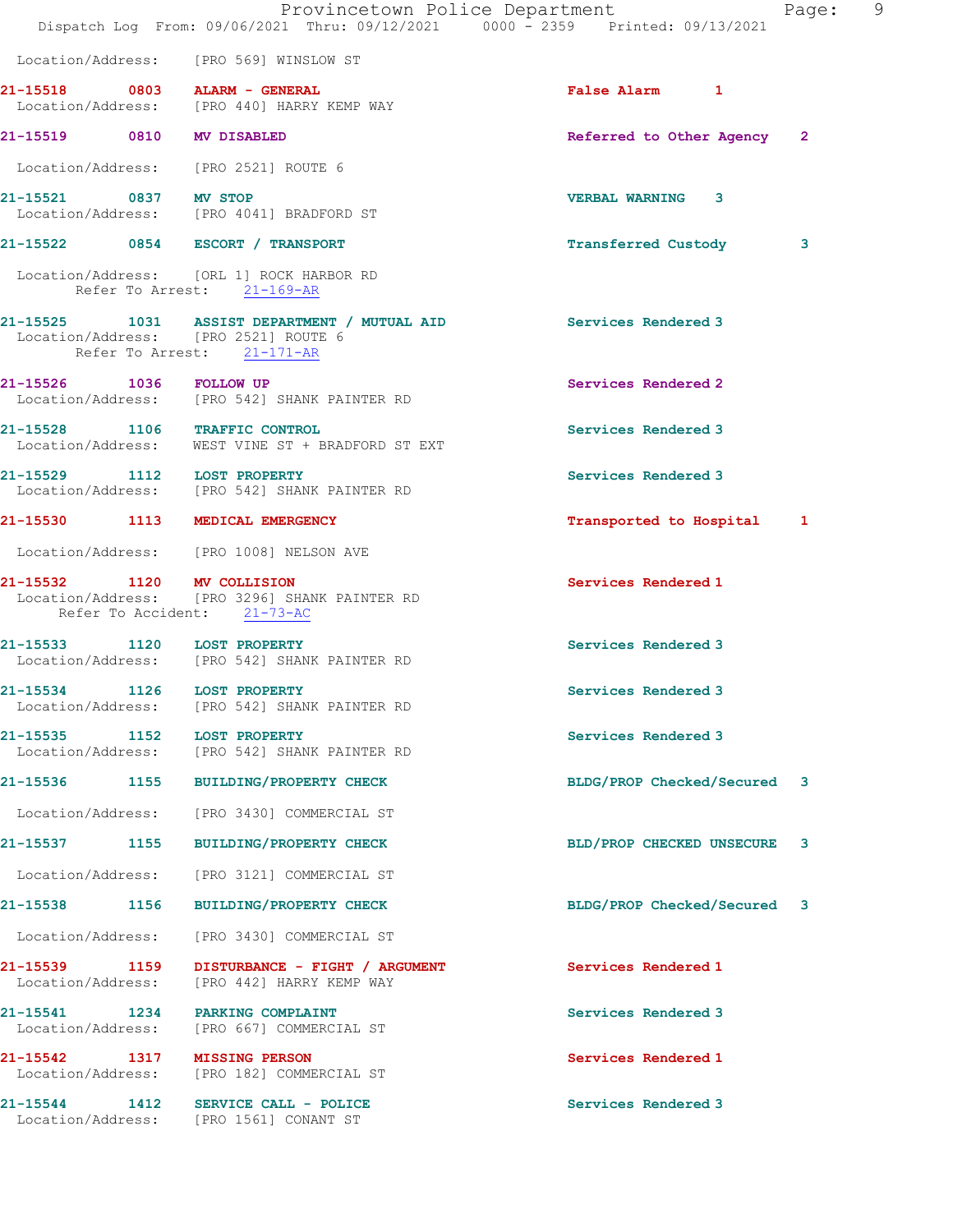21-15545 1440 BUILDING/PROPERTY CHECK Services Rendered 3 Location/Address: [PRO 106] COMMERCIAL ST

21-15547 1459 SERVICE CALL - POLICE Services Rendered 3 Location/Address: [PRO 569] WINSLOW ST

21-15548 1459 ANIMAL CALL Services Rendered 2 Location/Address: [PRO 2331] TELEGRAPH HILL RD

21-15549 1500 911 - GENERAL Services Rendered 1 Location/Address: [PRO 1368] COTTAGE ST

21-15550 1528 AIRCRAFT EMERGENCY Services Rendered 2 Location/Address: [PRO 516] RACE POINT RD

Location/Address: [PRO 547] COMMERCIAL ST

Location/Address: [PRO 196] COMMERCIAL ST

21-15554 2012 PARKING COMPLAINT Services Rendered 3 Location/Address: [PRO 105] COMMERCIAL ST

21-15555 2022 911 - GENERAL Services Rendered 1 Location/Address: COMMERCIAL ST

21-15556 2046 VANDALISM Services Rendered 3 Location/Address: [PRO 798] COMMERCIAL ST

21-15557 2212 BUILDING/PROPERTY CHECK Services Rendered 3 Location/Address: [PRO 2512] JEROME SMITH RD

21-15558 2235 BUILDING/PROPERTY CHECK Services Rendered 3 Location/Address: [PRO 3259] MACMILLAN WHARF

21-15559 2249 BUILDING/PROPERTY CHECK Services Rendered 3 Location/Address: [PRO 2540] RACE POINT RD

21-15560 2259 LOST PROPERTY **Services Rendered 3** Location/Address: [PRO 57] BRADFORD ST

## For Date: 09/10/2021 - Friday

| 21-15561<br>0005                | MV OBSERVANCE / ASSIGNMENT                                                                   | No Action Required          | 3 |
|---------------------------------|----------------------------------------------------------------------------------------------|-----------------------------|---|
|                                 | Location/Address: RYDER ST + BRADFORD ST                                                     |                             |   |
|                                 | 21-15562 0012 BUILDING/PROPERTY CHECK<br>Location/Address: [PRO 3259] MACMILLAN WHARF        | Services Rendered 3         |   |
| 21-15564 0038 MEDICAL EMERGENCY | Location/Address: [PRO 3431] COMMERCIAL ST                                                   | PATIENT REFUSAL 1           |   |
| Location/Address:               | 21-15565 0146 BUILDING/PROPERTY CHECK<br>[PRO 2520] PRINCE ST                                | Services Rendered 3         |   |
|                                 | 21-15567 0211 MV OBSERVANCE / ASSIGNMENT<br>Location/Address: BRADFORD ST + HOWLAND ST       | Services Rendered 3         |   |
|                                 | 21-15568 0221 MV OBSERVANCE / ASSIGNMENT<br>Location/Address: SHANK PAINTER RD + BRADFORD ST | Services Rendered 3         |   |
| 21-15569 0239                   | <b>BUILDING/PROPERTY CHECK</b>                                                               | BLDG/PROP Checked/Secured 3 |   |
|                                 | Location/Address: [PRO 530] SHANK PAINTER RD                                                 |                             |   |
| Location/Address:               | 21-15570 0248 MV OBSERVANCE / ASSIGNMENT<br>ROUTE 6 + SNAIL RD                               | Services Rendered 3         |   |

21-15551 1626 MV COLLISION Services Rendered 1 21-15552 1821 MEDICAL EMERGENCY Transported to Hospital 1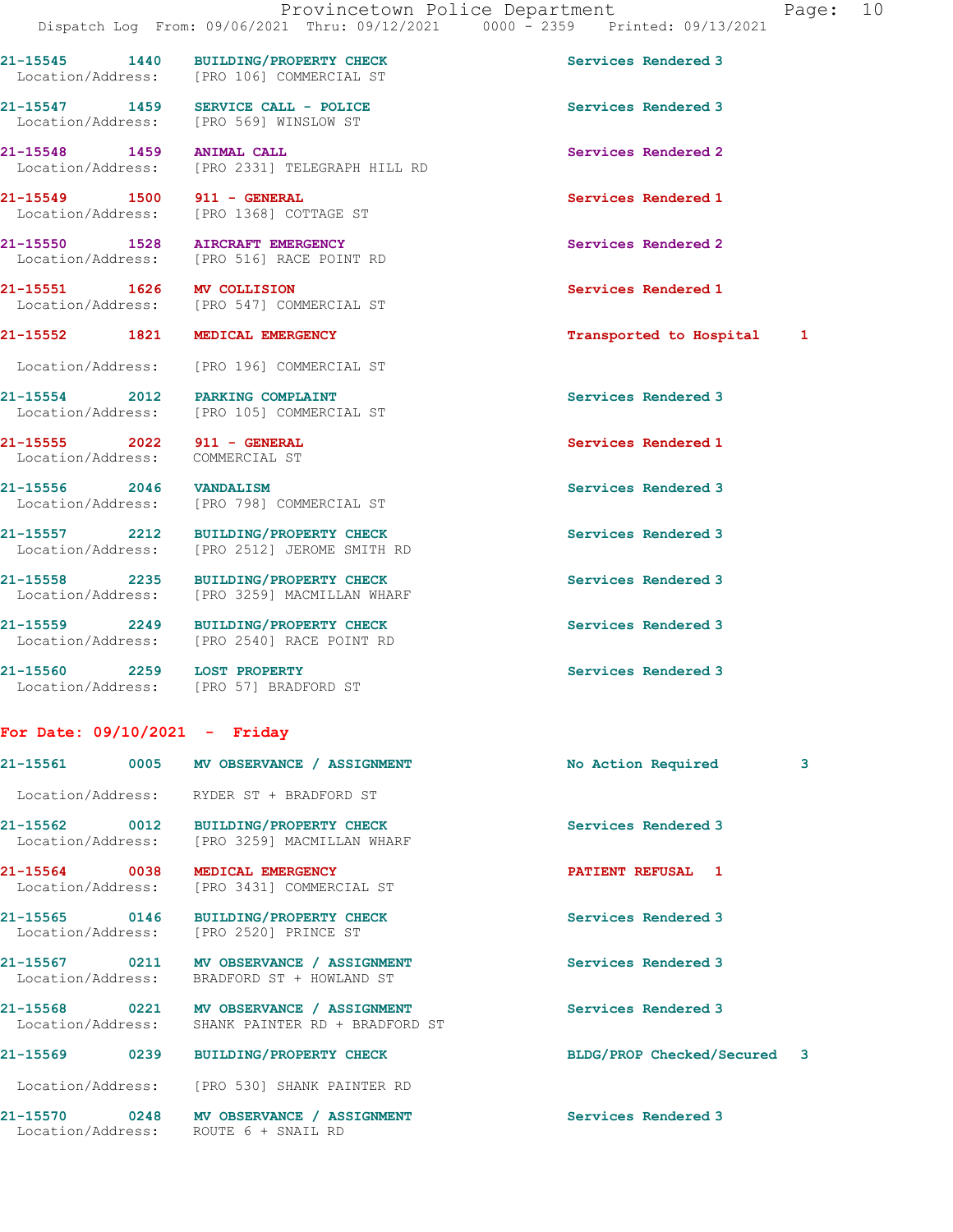|                           |      | 21-15572 0322 BUILDING/PROPERTY CHECK                                                   | BLDG/PROP Checked/Secured 3 |   |
|---------------------------|------|-----------------------------------------------------------------------------------------|-----------------------------|---|
|                           |      | Location/Address: [PRO 519] RACE POINT RD                                               |                             |   |
|                           |      | 21-15573 0347 BUILDING/PROPERTY CHECK<br>Location/Address: [PRO 3318] CEMETERY RD       | Services Rendered 3         |   |
|                           |      | 21-15574 0507 BUILDING/PROPERTY CHECK<br>Location/Address: [PRO 3296] SHANK PAINTER RD  | Services Rendered 3         |   |
|                           |      | 21-15575 0511 MV OBSERVANCE / ASSIGNMENT<br>Location/Address: [PRO 3359] HARRY KEMP WAY | Services Rendered 3         |   |
|                           |      | 21-15576 0552 MV OBSERVANCE / ASSIGNMENT<br>Location/Address: [PRO 447] JEROME SMITH RD | Services Rendered 3         |   |
|                           |      | 21-15578 0700 MV COLLISION<br>Location/Address: [PRO 158] COMMERCIAL ST                 | Services Rendered 1         |   |
|                           |      | 21-15580 0803 SCHOOL CROSSING<br>Location/Address: [PRO 569] WINSLOW ST                 | Services Rendered 3         |   |
|                           |      | 21-15579 0829 ESCORT / TRANSPORT                                                        | Transferred Custody         | 3 |
|                           |      | Location/Address: [ORL 1] ROCK HARBOR RD<br>Refer To Arrest: 21-172-AR                  |                             |   |
|                           |      | 21-15581 0908 BUILDING/PROPERTY CHECK                                                   | BLDG/PROP Checked/Secured 3 |   |
|                           |      | Location/Address: [PRO 2206] PILGRIMS LANDING                                           |                             |   |
|                           |      | 21-15582 0916 MV COLLISION<br>Location/Address: [PRO 526] RYDER ST EXT                  | Services Rendered 1         |   |
|                           |      | 21-15583 0920 NOISE COMPLAINT<br>Location/Address: [PRO 1929] COMMERCIAL ST             | <b>GONE ON ARRIVAL 3</b>    |   |
|                           |      | 21-15586 1059 LANDLORD / TENANT<br>Location/Address: [PRO 2977] COMMERCIAL ST           | $\mathbf{2}$<br>SPOKEN TO   |   |
|                           |      | 21-15588 1155 PARKING COMPLAINT<br>Location/Address: [PRO 3259] MACMILLAN WHARF         | Services Rendered 3         |   |
|                           |      | 21-15591 1302 BUILDING/PROPERTY CHECK                                                   | BLDG/PROP Checked/Secured 3 |   |
|                           |      | Location/Address: [PRO 2490] PROVINCELANDS RD                                           |                             |   |
|                           |      | 21-15592 1342 MEDICAL EMERGENCY<br>Location/Address: RACE POINT RD                      | PATIENT REFUSAL 1           |   |
|                           |      | 21-15594 1434 ASSIST CITIZEN<br>Location/Address: [PRO 542] SHANK PAINTER RD            | Services Rendered 3         |   |
|                           |      | 21-15596 1456 SERVICE CALL - POLICE<br>Location/Address: [PRO 569] WINSLOW ST           | Services Rendered 3         |   |
| 21-15599 1533 MV DISABLED |      | Location/Address: ROUTE 6 + SNAIL RD                                                    | Services Rendered 2         |   |
|                           |      | 21-15600 1546 PARKING COMPLAINT<br>Location/Address: [PRO 105] COMMERCIAL ST            | Services Rendered 3         |   |
| 21-15601 1549 MV DISABLED |      | Location/Address: [PRO 3442] COMMERCIAL ST                                              | Services Rendered 2         |   |
|                           |      | 21-15604 1648 MEDICAL EMERGENCY                                                         | Transported to Hospital 1   |   |
|                           |      | Location/Address: [PRO 2977] COMMERCIAL ST                                              |                             |   |
| 21-15606                  | 1706 | MV HIT & RUN                                                                            | Services Rendered 2         |   |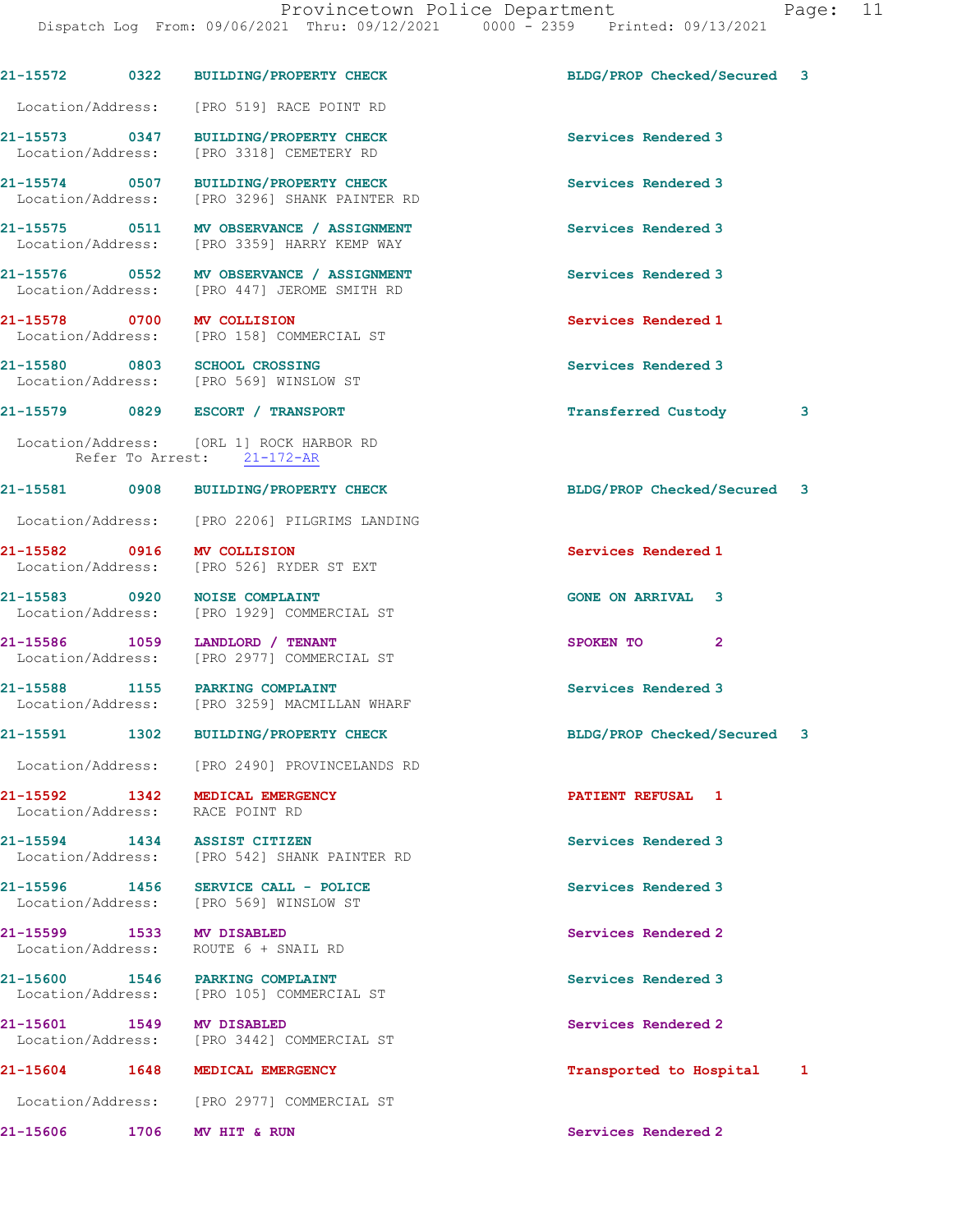| Location/Address: RACE POINT RD                                         | 21-15607 1707 SERVICE CALL - POLICE                                                   | Services Rendered 3         |
|-------------------------------------------------------------------------|---------------------------------------------------------------------------------------|-----------------------------|
| 21-15611 1830 911 - GENERAL                                             | Location/Address: [PRO 313] COMMERCIAL ST                                             | Services Rendered 1         |
|                                                                         | 21-15613 1902 PARKING COMPLAINT<br>Location/Address: [PRO 385] COMMERCIAL ST          | Vehicle Towed 3             |
|                                                                         | 21-15614 1906 BUILDING/PROPERTY CHECK<br>Location/Address: [PRO 3259] MACMILLAN WHARF | Services Rendered 3         |
|                                                                         | 21-15616 1953 BUILDING/PROPERTY CHECK<br>Location/Address: [PRO 2540] RACE POINT RD   | Services Rendered 3         |
| Location/Address: [PRO 3440] ROUTE 6                                    | 21-15617 1958 MV OBSERVANCE / ASSIGNMENT                                              | Services Rendered 3         |
| 21-15618 2015 MV STOP<br>Location/Address: ROUTE 6 + SNAIL RD           |                                                                                       | <b>VERBAL WARNING 3</b>     |
| 21-15619 2021 MEDICAL EMERGENCY<br>Location/Address: [PRO 453] KILEY CT |                                                                                       | PATIENT REFUSAL 1           |
| 21-15620 2107 MV STOP                                                   | Location/Address: [PRO 37] BRADFORD ST                                                | <b>VERBAL WARNING</b><br>3  |
| 21-15621 2128 MV STOP                                                   | Location/Address: [PRO 3313] STANDISH ST                                              | <b>VERBAL WARNING</b><br>3  |
| Location/Address: [PRO 571] ALDEN ST                                    | 21-15622 2212 BUILDING/PROPERTY CHECK                                                 | Services Rendered 3         |
|                                                                         | 21-15623 2251 BUILDING/PROPERTY CHECK                                                 | BLDG/PROP Checked/Secured 3 |
|                                                                         | Location/Address: [PRO 530] SHANK PAINTER RD                                          |                             |
| 21-15625 2353 MV STOP                                                   | Location/Address: [PRO 399] COMMERCIAL ST                                             | <b>VERBAL WARNING</b><br>3  |
|                                                                         | 21-15626 2356 NOISE COMPLAINT<br>Location/Address: [PRO 484] MASONIC PL               | SPOKEN TO<br>3              |

## For Date: 09/11/2021 - Saturday

Location/Address: [PRO 2520] PRINCE ST

| 21-15627          | 0000 | <b>BUILDING/PROPERTY CHECK</b> | Services Rendered 3   |
|-------------------|------|--------------------------------|-----------------------|
| Location/Address: |      | FPRO 4331 RYDER ST EXT         |                       |
| 21-15629          | 0015 | MV STOP                        | <b>VERBAL WARNING</b> |

Location/Address: SNAIL RD + COMMERCIAL ST

21-15630 0016 BAR CHECK Services Rendered 3 Location/Address: [PRO 399] COMMERCIAL ST

21-15631 0023 BAR CHECK Services Rendered 3 Location/Address: [PRO 272] COMMERCIAL ST

21-15632 0051 MV STOP VERBAL WARNING 3

21-15633 0051 BAR CHECK Services Rendered 3

Location/Address: STANDISH AVE + STANDISH ST

Location/Address: [PRO 3276] COMMERCIAL ST

21-15635 0058 MV OBSERVANCE / ASSIGNMENT Services Rendered 3 Location/Address: [PRO 94] BRADFORD ST

21-15636 0059 DISTURBANCE - FIGHT / ARGUMENT Services Rendered 1 Location/Address: BRADFORD ST + GOSNOLD ST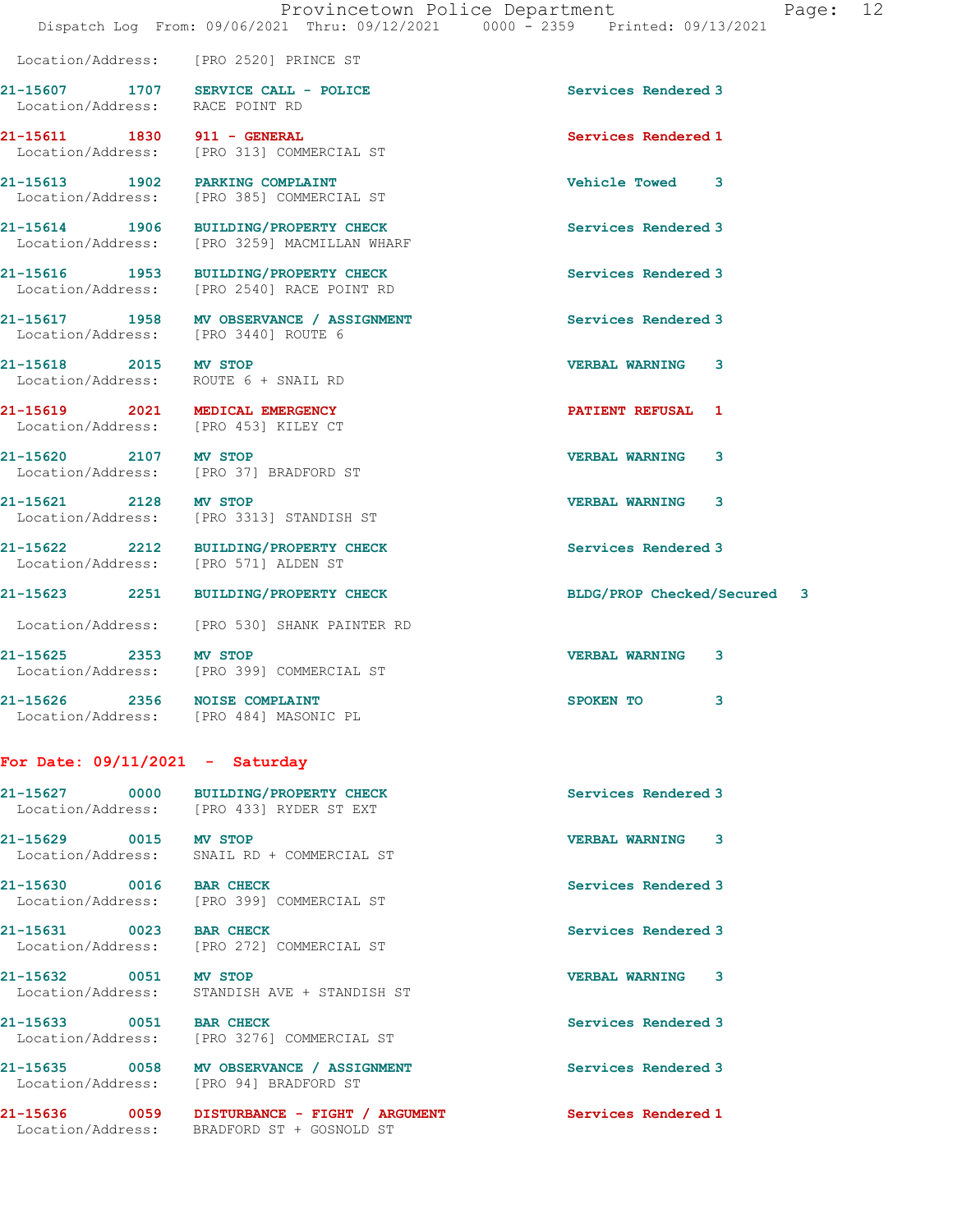Dispatch Log From: 09/06/2021 Thru: 09/12/2021 0000 - 2359 Printed: 09/13/2021

| 21-15660                                   | 1235 | ALARM - FIRE                                                                                    | No Action Required          | 1 |
|--------------------------------------------|------|-------------------------------------------------------------------------------------------------|-----------------------------|---|
| 21-15659 1225<br>Location/Address:         |      | <b>FOLLOW UP</b><br>[PRO 542] SHANK PAINTER RD                                                  | SPOKEN TO<br>$\overline{2}$ |   |
| 21-15658 1219<br>Location/Address:         |      | MV OBSERVANCE / ASSIGNMENT<br>[PRO 3440] ROUTE 6                                                | Services Rendered 3         |   |
| 21-15657 1154                              |      | <b>BUILDING/PROPERTY CHECK</b><br>Location/Address: [PRO 106] COMMERCIAL ST                     | Services Rendered 3         |   |
| 21-15656                                   |      | 1006 PARKING COMPLAINT<br>Location/Address: PEARL ST + BREWSTER ST                              | Services Rendered 3         |   |
| 21-15655 1003                              |      | MEDICAL EMERGENCY<br>Location/Address: [PRO 542] SHANK PAINTER RD<br>Refer To $P/C$ : 21-170-AR | PATIENT REFUSAL 1           |   |
|                                            |      | 21-15654 0932 BUILDING/PROPERTY CHECK<br>Location/Address: [PRO 2490] PROVINCELANDS RD          | Services Rendered 3         |   |
| 21-15653 0914 HAZARDS<br>Location/Address: |      | ROUTE 6 + SNAIL RD                                                                              | Removed Hazard 2            |   |
| Location/Address:                          |      | [PRO 2977] COMMERCIAL ST                                                                        |                             |   |
| 21-15652                                   | 0904 | <b>BUILDING/PROPERTY CHECK</b>                                                                  | BLDG/PROP Checked/Secured 3 |   |
| 21-15650 0739<br>Location/Address:         |      | ALARM - FIRE<br>[PRO 2539] RYDER ST EXT                                                         | Services Rendered 1         |   |
| 21-15649 0736<br>Location/Address:         |      | PARKING COMPLAINT<br>[PRO 105] COMMERCIAL ST                                                    | Services Rendered 3         |   |
| 21-15648 0702<br>Location/Address:         |      | MEDICAL EMERGENCY<br>[PRO 442] HARRY KEMP WAY                                                   | PATIENT REFUSAL 1           |   |
| Location/Address:                          |      | [PRO 2511] RYDER ST                                                                             |                             |   |
| 21-15647 0644                              |      | <b>BUILDING/PROPERTY CHECK</b>                                                                  | BLDG/PROP Checked/Secured 3 |   |
| Location/Address:                          |      | [PRO 519] RACE POINT RD                                                                         |                             |   |
| 21-15646 0637                              |      | <b>BUILDING/PROPERTY CHECK</b>                                                                  | BLDG/PROP Checked/Secured 3 |   |
| 21-15644 0605<br>Location/Address:         |      | MV DISABLED<br>[PRO 2490] PROVINCELANDS RD                                                      | Services Rendered 2         |   |
| 21-15643 0521<br>Location/Address:         |      | MV OBSERVANCE / ASSIGNMENT<br>ROUTE 6 + SNAIL RD                                                | Services Rendered 3         |   |
| Location/Address:                          |      | [PRO 545] SHANK PAINTER RD                                                                      |                             |   |
| 21-15642 0456                              |      | <b>BUILDING/PROPERTY CHECK</b>                                                                  | BLDG/PROP Checked/Secured 3 |   |
| Location/Address:                          |      | [PRO 1778] SHANK PAINTER RD                                                                     |                             |   |
| 21-15641 0454                              |      | <b>BUILDING/PROPERTY CHECK</b>                                                                  | BLDG/PROP Checked/Secured 3 |   |
| Location/Address:                          |      | [PRO 530] SHANK PAINTER RD                                                                      |                             |   |
| 21-15639 0229                              |      | <b>BUILDING/PROPERTY CHECK</b>                                                                  | BLDG/PROP Checked/Secured 3 |   |
| 21-15638 0229<br>Location/Address:         |      | <b>BUILDING/PROPERTY CHECK</b><br>[PRO 3259] MACMILLAN WHARF                                    | Services Rendered 3         |   |
| Location/Address:                          |      | [PRO 440] HARRY KEMP WAY                                                                        |                             |   |
| 21-15637                                   | 0204 | <b>BUILDING/PROPERTY CHECK</b>                                                                  | BLDG/PROP Checked/Secured 3 |   |
|                                            |      |                                                                                                 |                             |   |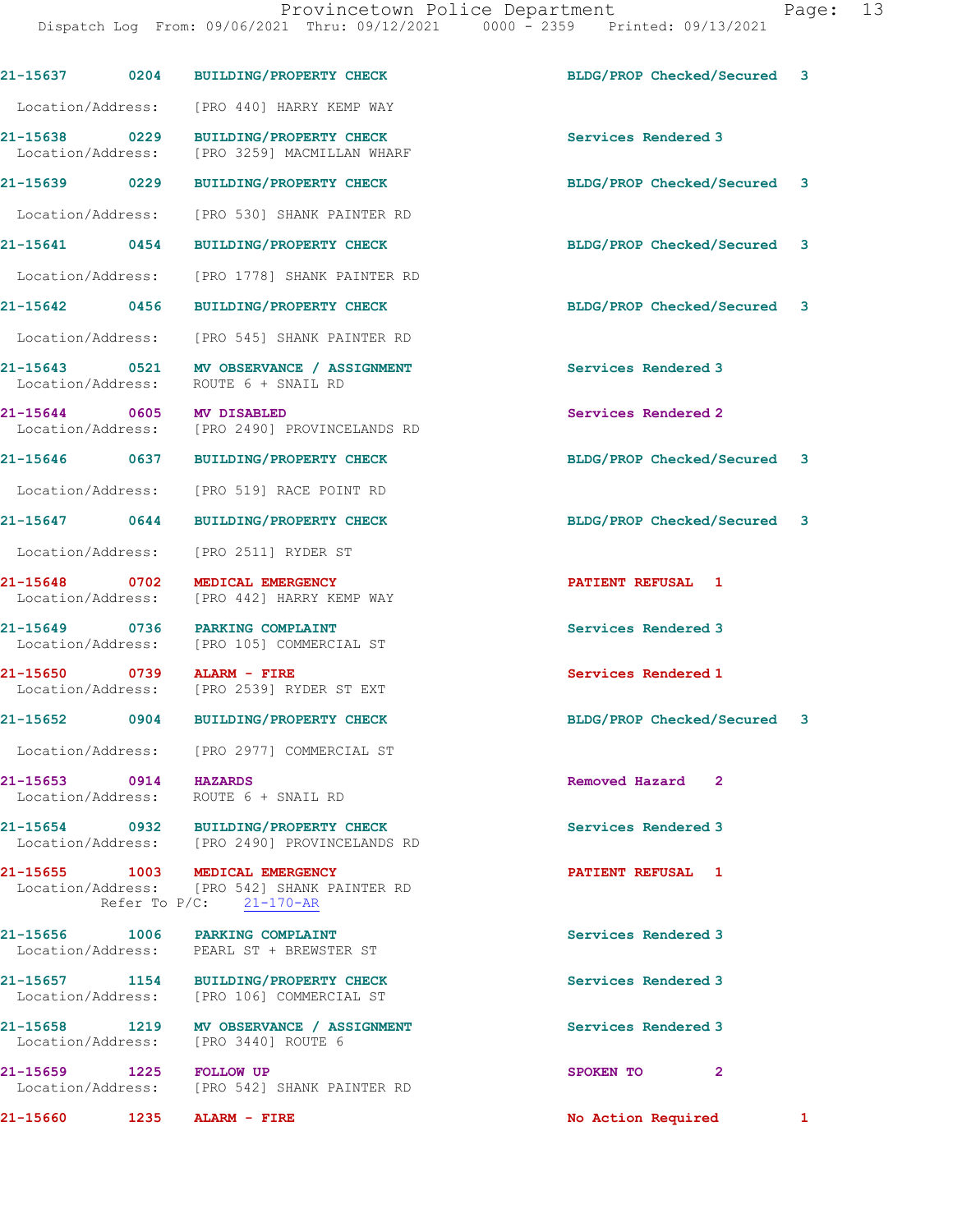21-15661 1240 MV STOP 20 21-15661 221-15661

 Location/Address: ROUTE 6 + SNAIL RD 21-15662 1256 MV STOP 1256 VERBAL WARNING 3<br>
Location/Address: ROUTE 6 + SNAIL RD ROUTE 6 + SNAIL RD 21-15665 1404 MEDICAL EMERGENCY **1201** 12 Transported to Hospital 1 Location/Address: [PRO 378] COMMERCIAL ST 21-15666 1420 BUILDING/PROPERTY CHECK Services Rendered 3 Location/Address: [PRO 2500] COMMERCIAL ST 21-15667 1420 LOST PROPERTY Services Rendered 3 Location/Address: [PRO 530] SHANK PAINTER RD 21-15668 1422 LOST PROPERTY Services Rendered 3 Location/Address: [PRO 542] SHANK PAINTER RD 21-15670 1436 MV COMPLAINT Services Rendered 2 Location/Address: BRADFORD ST + WINTHROP ST 21-15671 1457 ANIMAL CALL GONE ON ARRIVAL 2 Location/Address: [PRO 3260] BRADFORD ST EXT 21-15676 1609 LOST PROPERTY Services Rendered 3 Location/Address: [PRO 526] RYDER ST EXT 21-15677 1626 BUILDING/PROPERTY CHECK BLDG/PROP Checked/Secured 3 Location/Address: [PRO 2483] COMMERCIAL ST 21-15678 1655 MEDICAL EMERGENCY **120 CONTRACT AND ALGO AN ALGO MEDICAL** 1 Location/Address: [PRO 323] COMMERCIAL ST 21-15680 1729 SERVICE CALL - POLICE 21-15680 Services Rendered 3 Location/Address: [PRO 516] RACE POINT RD 21-15681 1931 MEDICAL EMERGENCY **1931 1931 1931 1941** EATLENT REFUSAL 1 Location/Address: [PRO 527] RYDER ST EXT 21-15682 1932 BUILDING/PROPERTY CHECK Services Rendered 3 Location/Address: [PRO 537] SHANK PAINTER RD 21-15684 2025 SUSPICIOUS ACTIVITY Services Rendered 2 Location/Address: [PRO 2512] JEROME SMITH RD 21-15687 2132 MV OBSERVANCE / ASSIGNMENT Services Rendered 3 Location/Address: ROUTE 6 + SNAIL RD 21-15688 2147 FOLLOW UP 2008 2009 SPOKEN TO 2 Location/Address: [PRO 3276] COMMERCIAL ST 21-15689 2205 FOLLOW UP SPOKEN TO 2 Location/Address: [PRO 30] BRADFORD ST

21-15690 2208 BAR CHECK Services Rendered 3 Location/Address: [PRO 2737] COMMERCIAL ST

21-15691 2240 FOLLOW UP Could Not Locate 2 Location/Address: [PRO 453] KILEY CT

21-15692 2252 BUILDING/PROPERTY CHECK Services Rendered 3 Location/Address: [PRO 2898] JEROME SMITH RD

Location/Address: [PRO 2277] BRADFORD ST

Location/Address: [PRO 2499] RACE POINT RD

21-15693 2356 MEDICAL EMERGENCY Transported to Hospital 1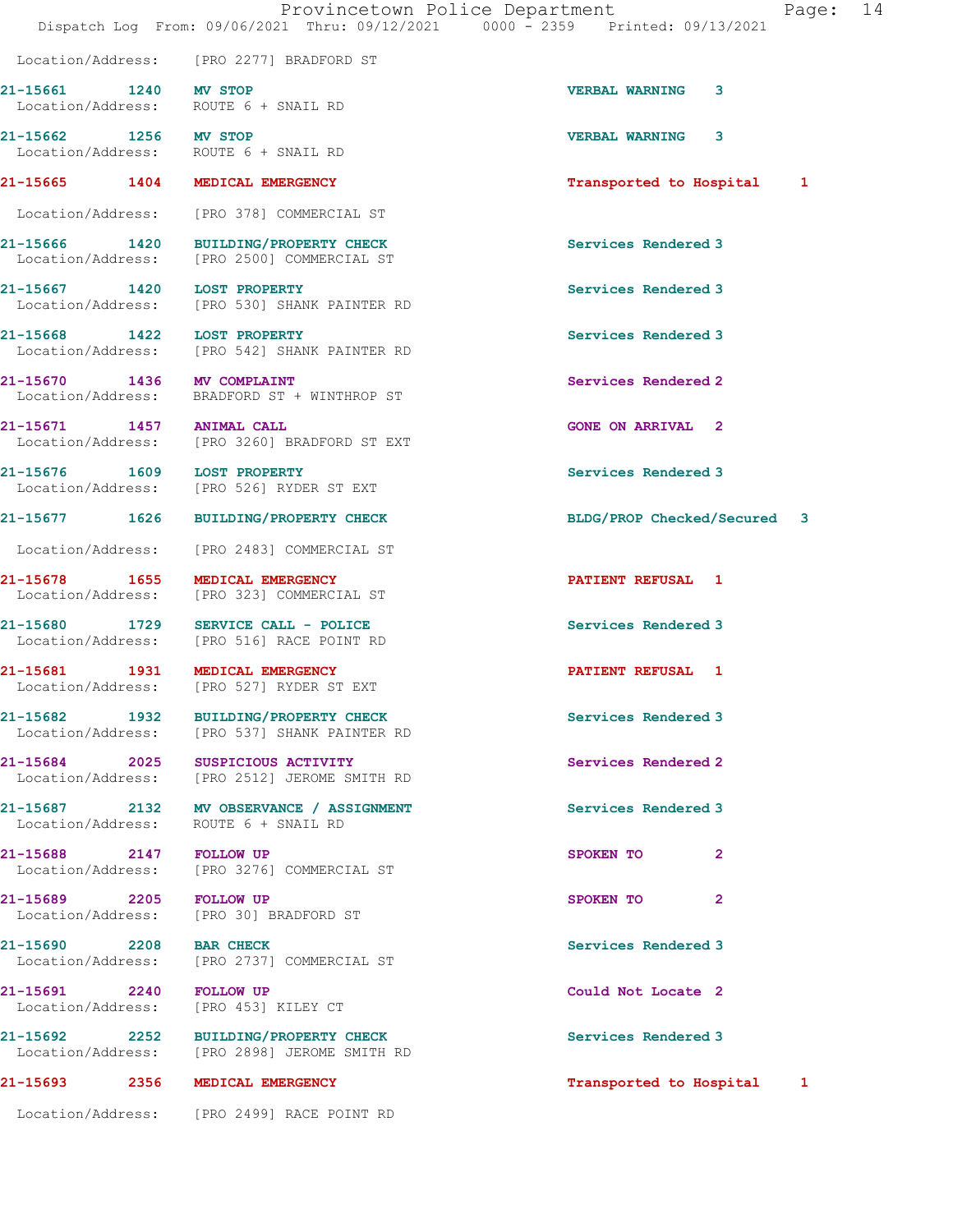|                                    |      | For Date: $09/12/2021$ - Sunday                                                       |                             |              |
|------------------------------------|------|---------------------------------------------------------------------------------------|-----------------------------|--------------|
|                                    |      | 21-15700 0145 BUILDING/PROPERTY CHECK                                                 | BLDG/PROP Checked/Secured 3 |              |
|                                    |      | Location/Address: [PRO 182] COMMERCIAL ST                                             |                             |              |
| 21-15698 0151                      |      | <b>MV STOP</b><br>Location/Address: [PRO 208] COMMERCIAL ST                           | <b>VERBAL WARNING</b><br>3  |              |
|                                    |      | 21-15699 0203 911 - GENERAL<br>Location/Address: [PRO 1421] PLEASANT ST               | Unfounded<br>1              |              |
|                                    |      | 21-15701 0211 BUILDING/PROPERTY CHECK                                                 | BLDG/PROP Checked/Secured 3 |              |
| Location/Address:                  |      | [PRO 175] COMMERCIAL ST                                                               |                             |              |
| 21-15702 0246<br>Location/Address: |      | MEDICAL EMERGENCY<br>[PRO 542] SHANK PAINTER RD                                       | Services Rendered 1         |              |
| 21-15703 0414                      |      | BUILDING/PROPERTY CHECK                                                               | BLDG/PROP Checked/Secured 3 |              |
| Location/Address:                  |      | [PRO 516] RACE POINT RD                                                               |                             |              |
| 21-15704 0455                      |      | <b>BUILDING/PROPERTY CHECK</b>                                                        | BLDG/PROP Checked/Secured 3 |              |
| Location/Address:                  |      | [PRO 379] COMMERCIAL ST                                                               |                             |              |
|                                    |      | 21-15705 0506 BUILDING/PROPERTY CHECK<br>Location/Address: [PRO 3259] MACMILLAN WHARF | Services Rendered 3         |              |
| 21-15706 0527                      |      | <b>MEDICAL EMERGENCY</b>                                                              | Transported to Hospital     | 1            |
|                                    |      | Location/Address: [PRO 2941] FRANKLIN ST                                              |                             |              |
| 21-15707 0557                      |      | <b>GENERAL INFO</b><br>Location/Address: [PRO 542] SHANK PAINTER RD                   | Services Rendered 3         |              |
|                                    |      | 21-15708 0604 ALARM - GENERAL<br>Location/Address: COMMERCIAL ST                      | Services Rendered 3         |              |
|                                    |      | 21-15709 0613 DISORDERLY<br>Location/Address: [PRO 564] BAYBERRY AVE                  | SPOKEN TO<br>$\mathbf{1}$   |              |
|                                    |      | 21-15710 0628 MEDICAL EMERGENCY                                                       | Transported to Hospital     | $\mathbf{1}$ |
|                                    |      | Location/Address: [PRO 912] DEWEY AVE                                                 |                             |              |
|                                    |      | 21-15711 0634 MV DISABLED<br>Location/Address: ROUTE 6 + CONWELL ST                   | Services Rendered 2         |              |
|                                    |      | 21-15713 0832 BUILDING/PROPERTY CHECK<br>Location/Address: [PRO 2499] RACE POINT RD   | Services Rendered 3         |              |
|                                    |      | 21-15715 0835 SERVICE CALL - POLICE<br>Location/Address: [PRO 516] RACE POINT RD      | Services Rendered 3         | 1            |
| 21-15716 0848                      |      | MEDICAL EMERGENCY<br>Location/Address: [PRO 1559] CONANT ST                           | PATIENT REFUSAL 1           |              |
|                                    |      | 21-15717 0908 ANIMAL CALL                                                             | Referred to Other Agency    | $\mathbf{2}$ |
|                                    |      | Location/Address: [PRO 3287] ROUTE 6                                                  |                             |              |
| 21-15718                           | 0915 | MEDICAL EMERGENCY                                                                     | Transported to Hospital     | 1            |
|                                    |      | Location/Address: [PRO 4136] BRADFORD ST                                              |                             |              |
| 21-15719 0922                      |      | <b>LOST PROPERTY</b><br>Location/Address: [PRO 542] SHANK PAINTER RD                  | Services Rendered 3         |              |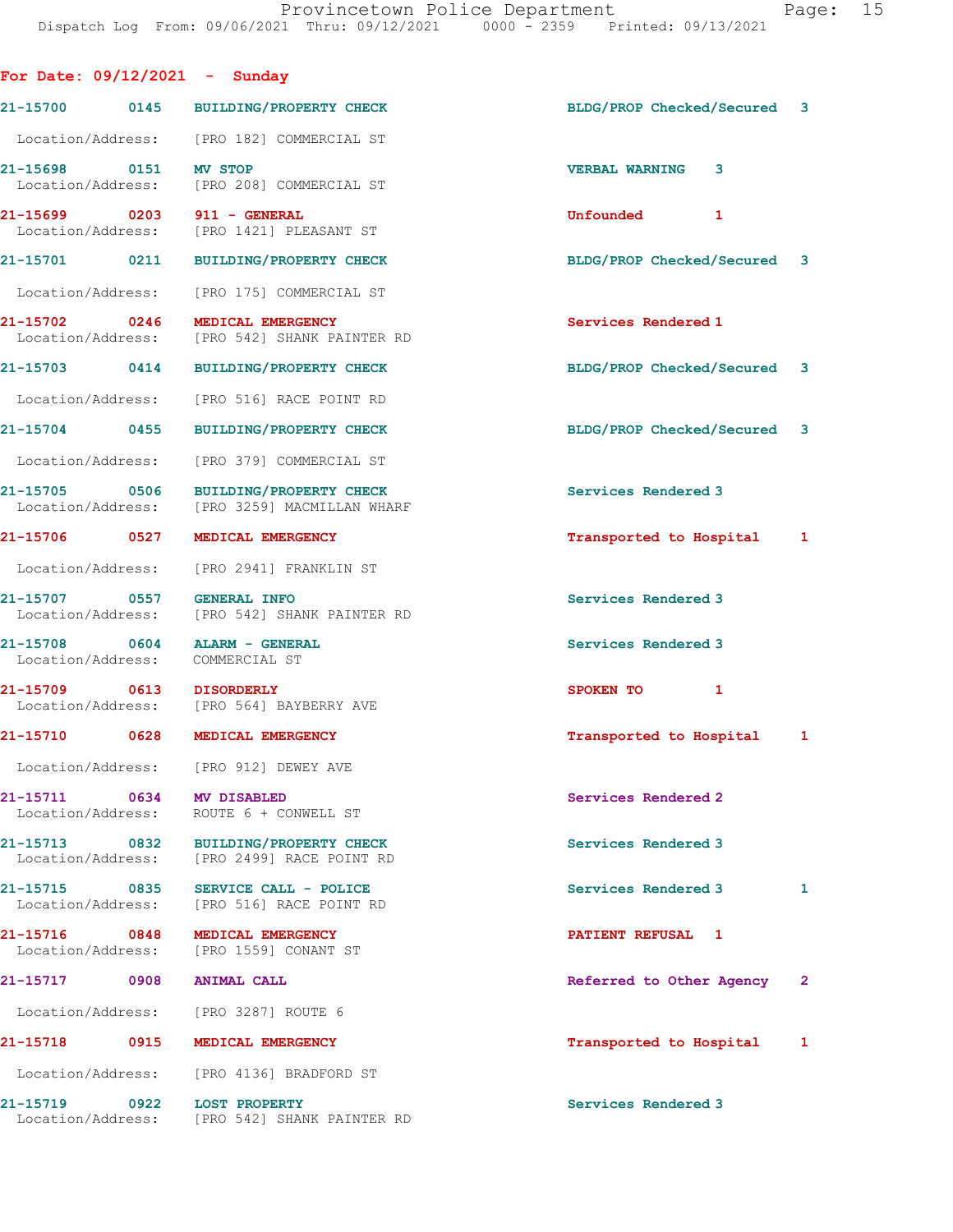21-15721 0954 ANIMAL CALL Referred to Other Agency 2 Location/Address: [PRO 516] RACE POINT RD

21-15722 0958 PARKING COMPLAINT Services Rendered 3

Location/Address: STABLE PATH

21-15724 1106 LOST PROPERTY **120 Services Rendered 3** 

21-15725 1144 MV STOP VERBAL WARNING 3

Location/Address: [PRO 1740] BRADFORD ST EXT

21-15738 1732 LOST PROPERTY Services Rendered 3 Location/Address: COMMERCIAL ST

 Location/Address: CONANT ST + BRADFORD ST 21-15723 1050 MEDICAL EMERGENCY Services Rendered 1

Location/Address: [PRO 542] SHANK PAINTER RD

Location/Address: [PRO 521] ROUTE 6

21-15726 1146 MEDICAL EMERGENCY Services Rendered 1 Location/Address: [PRO 375] COMMERCIAL ST

21-15728 1311 MEDICAL EMERGENCY Services Rendered 1 Location/Address: [PRO 1892] SHANK PAINTER RD

21-15730 1342 ANIMAL CALL Services Rendered 2<br>
Location/Address: [PRO 542] SHANK PAINTER RD [PRO 542] SHANK PAINTER RD

21-15732 1428 SERVICE CALL - POLICE Services Rendered 3 Location/Address: [PRO 442] HARRY KEMP WAY

21-15733 1459 BIKE - GENERAL Services Rendered 2 Location/Address: [PRO 1953] COMMERCIAL ST

Location/Address: [PRO 545] SHANK PAINTER RD

Location/Address: [PRO 197] COMMERCIAL ST

21-15737 1631 NOISE COMPLAINT 3 Location/Address: [PRO 4011] BROWNE ST

21-15740 1752 MV OBSERVANCE / ASSIGNMENT Services Rendered 3 Location/Address: [PRO 536] SHANK PAINTER RD

21-15741 1755 MV DISABLED Services Rendered 2 Location/Address: [PRO 2520] PRINCE ST

21-15742 1755 MEDICAL EMERGENCY PATIENT REFUSAL 1 [PRO 3392] COMMERCIAL ST

21-15744 1830 ALARM - GENERAL False Alarm 1 Location/Address: [PRO 440] HARRY KEMP WAY

21-15749 1902 LOST PROPERTY Services Rendered 3 Location/Address: [PRO 542] SHANK PAINTER RD

21-15746 1917 ANIMAL CALL Services Rendered 2 Location/Address: [PRO 2542] COMMERCIAL ST

21-15747 1932 ANIMAL CALL 21-15747 Services Rendered 2 Location/Address: [PRO 371] COMMERCIAL ST

21-15727 1236 MEDICAL EMERGENCY Transported to Hospital 1

21-15735 1556 BUILDING/PROPERTY CHECK BLDG/PROP Checked/Secured 3

21-15736 1604 BUILDING/PROPERTY CHECK BLDG/PROP Checked/Secured 3

21-15748 1937 BUILDING/PROPERTY CHECK BLDG/PROP Checked/Secured 3